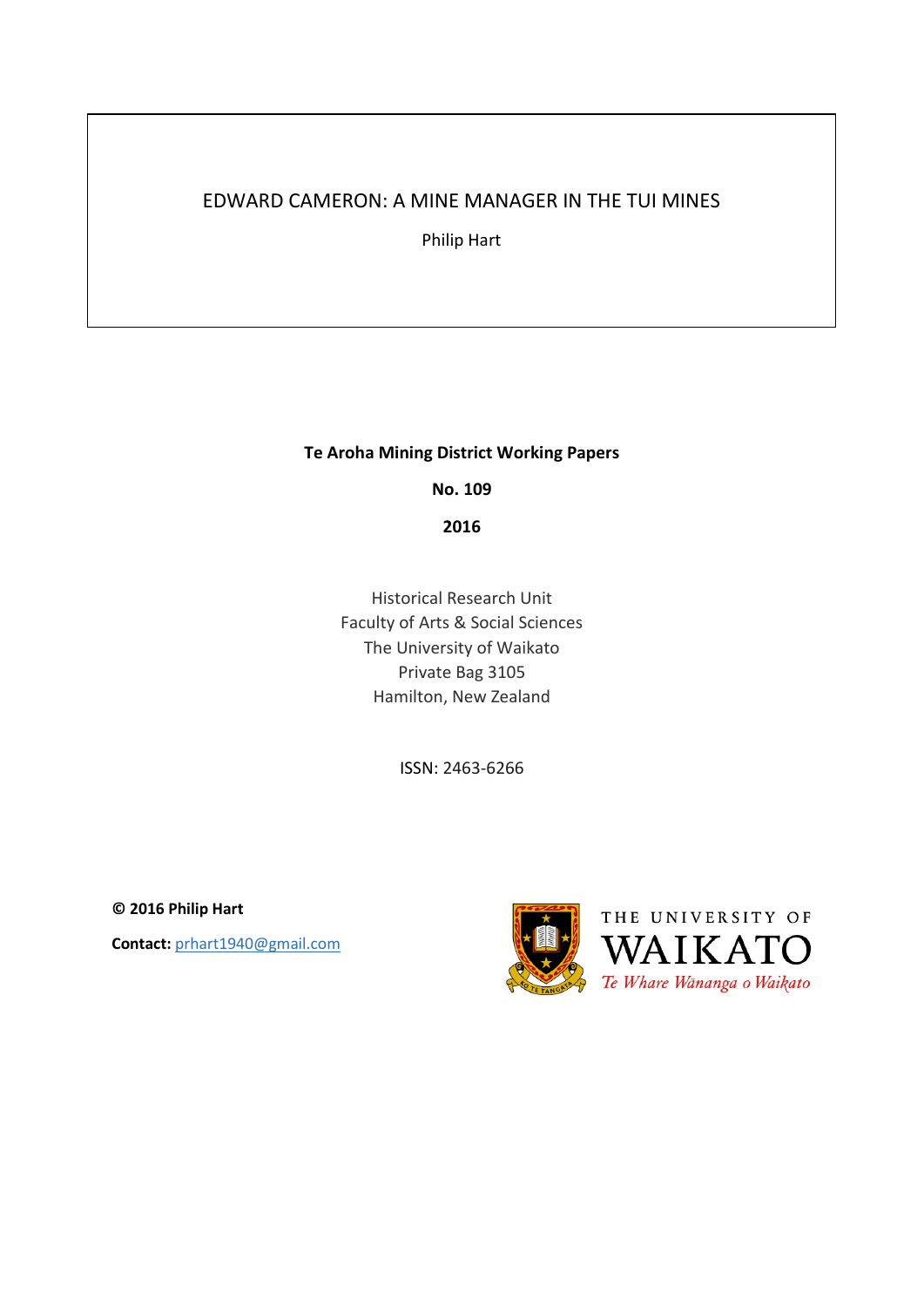# EDWARD CAMERON: A MINE MANAGER IN THE TUI **MINES**

**Abstract:** *Edward (Ned) Cameron was an experienced miner before settling in New Zealand, where he worked on the Thames goldfield in many mines and becoming a mine manager. He also mined on other Hauraki fields, in particular Waiorongomai after 1881 and Tui after 1885. In both, he managed several mines and undertook a considerable amount of prospecting, anticipating good results that were not achieved (or achievable). As with others who worked in the Te Aroha district, his efforts were defeated by the low quality of the ore, and although he earned sufficient to make a satisfactory living, he did not prosper.*

#### INTRODUCTION

Edward Cameron, commonly known as Ned,[1](#page-1-0) was born in Scotland in 1831. When he died in May 1899, it was estimated that he had lived in New Zealand for about 40 years. He never married, and his parents were unknown to those who provided the information for his death certificate.[2](#page-1-1) In 1887 he told the Minister of Mines that he had mined for over 30 years,[3](#page-1-2) meaning that he was an experienced miner by the time he came to New Zealand.

#### MINING AT THAMES

In June 1868, Cameron obtained his first miner's right for the Karaka portion of the Thames goldfield.[4](#page-1-3) He immediately bought one of the five shares in the Shamrock, at Waiotahi Creek, for £65.[5](#page-1-4) He bought and sold interests until his remaining half share was transferred to the company

<span id="page-1-0"></span><sup>1</sup> *Ohinemuri Gazette*, 17 May 1899, p. 2.

<span id="page-1-1"></span><sup>2</sup> Death Certificate of Edward Cameron, 11 May 1899, 1899/2106, BDM.

<span id="page-1-2"></span><sup>3</sup> Edward Cameron to Minister of Mines, 26 May 1887, Mines Department, MD 1, 87/583, ANZ-W.

<span id="page-1-3"></span><sup>4</sup> Thames Warden's Court, Register of Miners' Rights 1868, no. 6821, BACL 14358/2a, ANZ-A.

<span id="page-1-4"></span><sup>5</sup> Thames Warden's Court, Thames Claims Register 1868, folio 342, BACL 14397/1a; Register of Agreements 1868, folio 18, BACL 14417/1a, ANZ-A.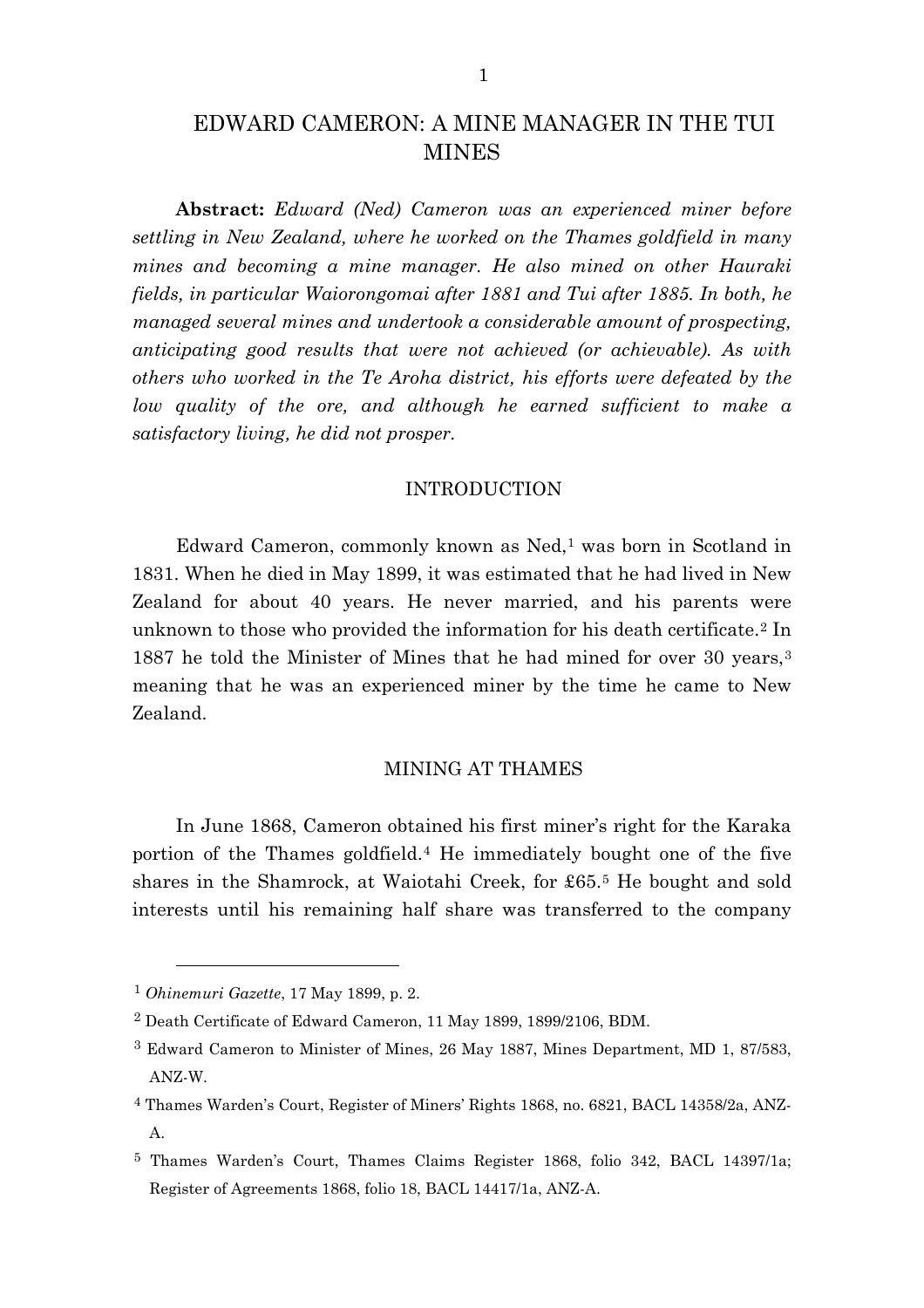formed in July 1869, in which he was allotted one-tenth of the interests.[6](#page-2-0) His dealings in this claim were remarkably profitable. Having purchased two half shares for £100 he sold one of these and a quarter share for £895, the other quarter share being sold for £270 plus a one-twentieth interest of all the gold and other assets.[7](#page-2-1) In July, he bought 'one equal half share' in the Surrey, Moanataiari Creek, being one-twelfth of the interests, for £25, selling it one month later for £37 10s.<sup>[8](#page-2-2)</sup>

No more share dealings were recorded until March 1869, when he purchased a half share, a one-fourteenth interest, in the Nonpareil, at Waiotahi, for an unrecorded sum, selling it one month later for £200.[9](#page-2-3) Also in April, he bought one share in the Princess Alice at Waiotahi Creek for £2.[10](#page-2-4) In September, for £50 he bought a one-sixteenth interest, a quarter sleeping share, in the Harp and Eagle at Waiotahi.[11](#page-2-5) In January 1871 he applied for the A1 claim at Tararu but promptly withdrew his application.[12](#page-2-6)

In early 1872, Cameron was appointed to manage Russell's Company, of Tararu. Being 'thoroughly au fait with the peculiarities of Tararu mining', by April he was 'fast getting the ground into good working order'.[13](#page-2-7) He also ran the company's battery for an unknown period.[14](#page-2-8) Also in April he

<span id="page-2-0"></span><sup>6</sup> Thames Warden's Court, Thames Claims Register 1868, folio 342, BACL 14397/1a, ANZ-A; *New Zealand Gazette*, 16 July 1869, p. 341.

<span id="page-2-1"></span><sup>7</sup> Thames Warden's Court, Register of Agreements 1868, folios 380-381, 384-385, BACL 14417/2a; Register of Deeds 1869, folios 254, 291-292, BACL 14417/3a; Register of Deeds 1869, folios 330-331, BACL 14417/4a, ANZ-A.

<span id="page-2-2"></span><sup>8</sup> Thames Warden's Court, Register of Agreements and Licenses 1868-1870, folio 94, BACL 14417/1a; Registration of Agreements 1868, folio 177, BACL 14417/2a; Certificates of Registration of Transfer of Shares, no. 154, BACL 14424/1a, ANZ-A.

<span id="page-2-3"></span><sup>9</sup> Thames Warden's Court, Thames Claims Register 1868-1869, no. 545, BACL 14397/2a; Register of Deeds 1869, folio 66, BACL 14417/3a, ANZ-A.

<span id="page-2-4"></span><sup>10</sup> Thames Warden's Court, Register of Deeds 1869, folio 44, BACL 14417/4a, ANZ-A.

<span id="page-2-5"></span><sup>11</sup> Thames Warden's Court, Thames Claims Register 1868-1869, no. 418, BACL 14397/2a; Register of Deeds 1869, folio 548, BACL 14417/3a, ANZ-A.

<span id="page-2-6"></span><sup>12</sup> *Auckland Provincial Government Gazette*, 13 January 1871, pp. 1-2, 23 January 1871, p. 12.

<span id="page-2-7"></span><sup>13</sup> *Auckland Weekly News*, 27 April 1872, p. 10.

<span id="page-2-8"></span><sup>14</sup> Thames Warden's Court, Address Book 1872-1878, entry for 5 April 1872, BACL 14456/1a, ANZ-A; *Thames Advertiser*, 26 August 1885, p. 2.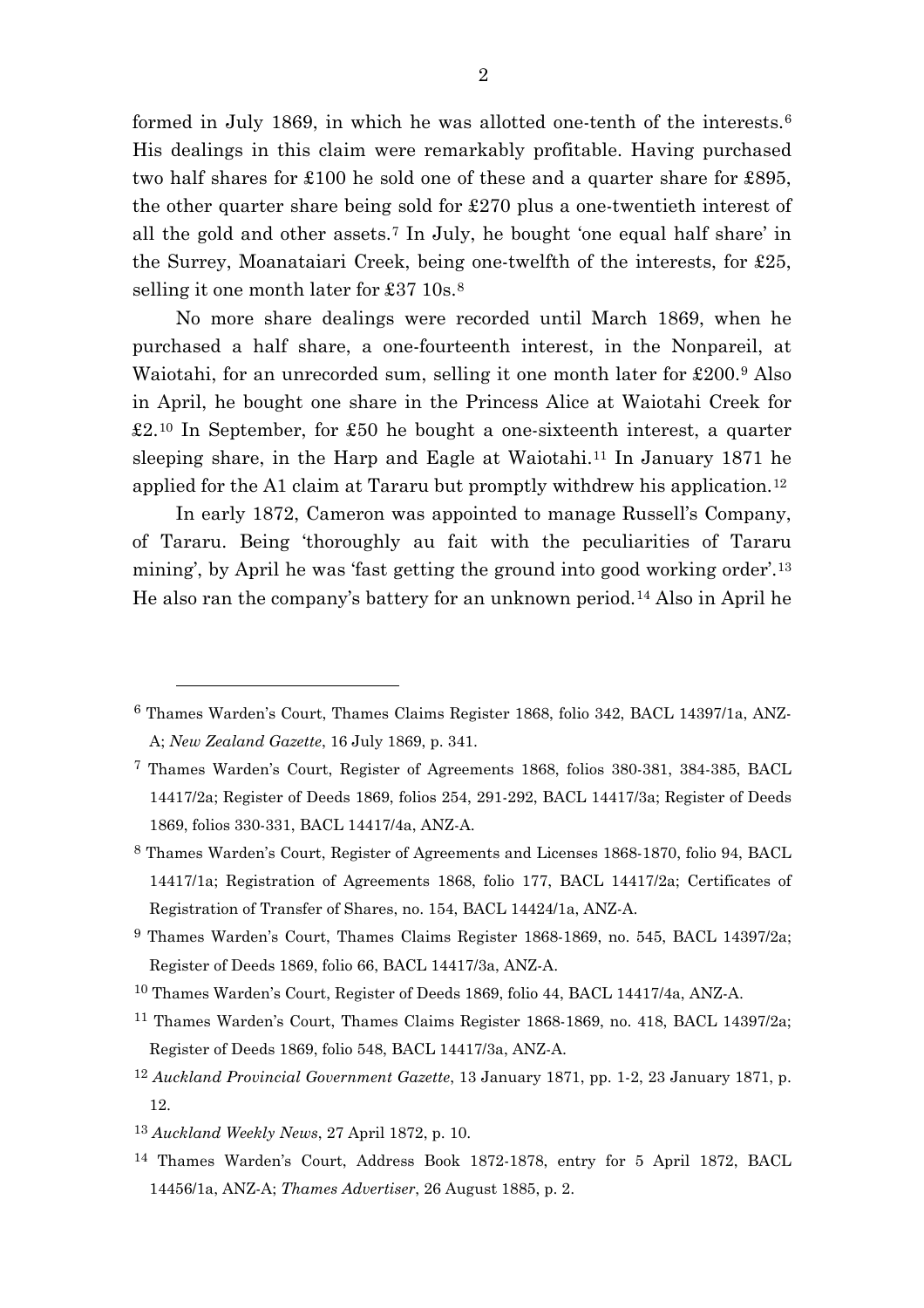became the sole owner of the Captain, two men's ground at Tinker's Gully, Tararu, transferring it to the Russell Battery Company in October.[15](#page-3-0)

In January 1873, Cameron became the owner of the Martha, two men's ground at Tararu; it would be declared abandoned in 1878.[16](#page-3-1) In June, with a partner he took up the Rosina, of two acres, at Tararu. It would be forfeited late the following year.[17](#page-3-2) In July 1873, when he lived at Tararu and gave his occupation as a battery manager, he held 200 of the 1,600 shares in the City of York Company, whose mine was at Waiokaraka Creek.[18](#page-3-3) Originally a director, he forfeited his directorship later in the year,[19](#page-3-4) presumably because he had sold most or all of his shares. In October, he was granted the Tinker', one man's ground at Tinker's Gully, Tararu; it was sold two weeks later.[20](#page-3-5)

When still living at Tararu in February 1874, he held 400 of the 6,000 shares in the Vanguard Company, operating at Karaka.[21](#page-3-6) In July, he obtained Mount Pleasant and Mount Pleasant No. 2, at Hape Creek, forfeiting them in October the following year.[22](#page-3-7) In September 1875, he was granted the Provincial, which he surrendered one year later.[23](#page-3-8)

In April 1877, he was registered as one of the six owners of Little Emily, at Tinker's Gully; all had equal shares. Three months later, it was amalgamated with other ground before being sold two months later.<sup>[24](#page-3-9)</sup> In

 $\overline{a}$ 

<span id="page-3-6"></span><sup>21</sup> *New Zealand Gazette*, 19 February 1874, p. 110.

<span id="page-3-0"></span><sup>15</sup> Thames Warden's Court, Register of Claims 1872-1874, no. 6, BACL 14397/8a, ANZ-A.

<span id="page-3-1"></span><sup>16</sup> Thames Warden's Court, Register of Claims 1872-1874, no. 60, BACL 14397/8a, ANZ-A.

<span id="page-3-2"></span><sup>17</sup> Thames Warden's Court, Register of Licensed Holdings 1872-1875, folio 94, BACL 14397/7a, ANZ-A; *Thames Advertiser*, 14 June 1873, p. 4, 18 June 1873, p. 2, 18 November 1874, p. 2.

<span id="page-3-3"></span><sup>18</sup> *New Zealand Gazette*, 13 July 1873, p. 454.

<span id="page-3-4"></span><sup>19</sup> *Thames Advertiser*, 7 January 1874, p. 3.

<span id="page-3-5"></span><sup>20</sup> Thames Warden's Court, Register of Claims 1872-1874, no. 120, BACL 14397/8a, ANZ-A.

<span id="page-3-7"></span><sup>22</sup> Thames Warden's Court, Register of Licensed Holdings 1872-1875, folios 141, 142, BACL 14397/7a, ANZ-A; *Thames Advertiser*, 25 April 1874, p. 2, 30 May 1874, p. 2; advertisement, *Thames Star*, 27 October 1875, p. 3.

<span id="page-3-8"></span><sup>23</sup> Thames Warden's Court, Register of Licensed Holdings 1875-1882, no. 76, BACL 14397/10a, ANZ-A.

<span id="page-3-9"></span><sup>24</sup> Thames Warden's Court, Register of Grahamstown Claims 1875-1878, nos. 485, 501, BACL 14397/11a, ANZ-A.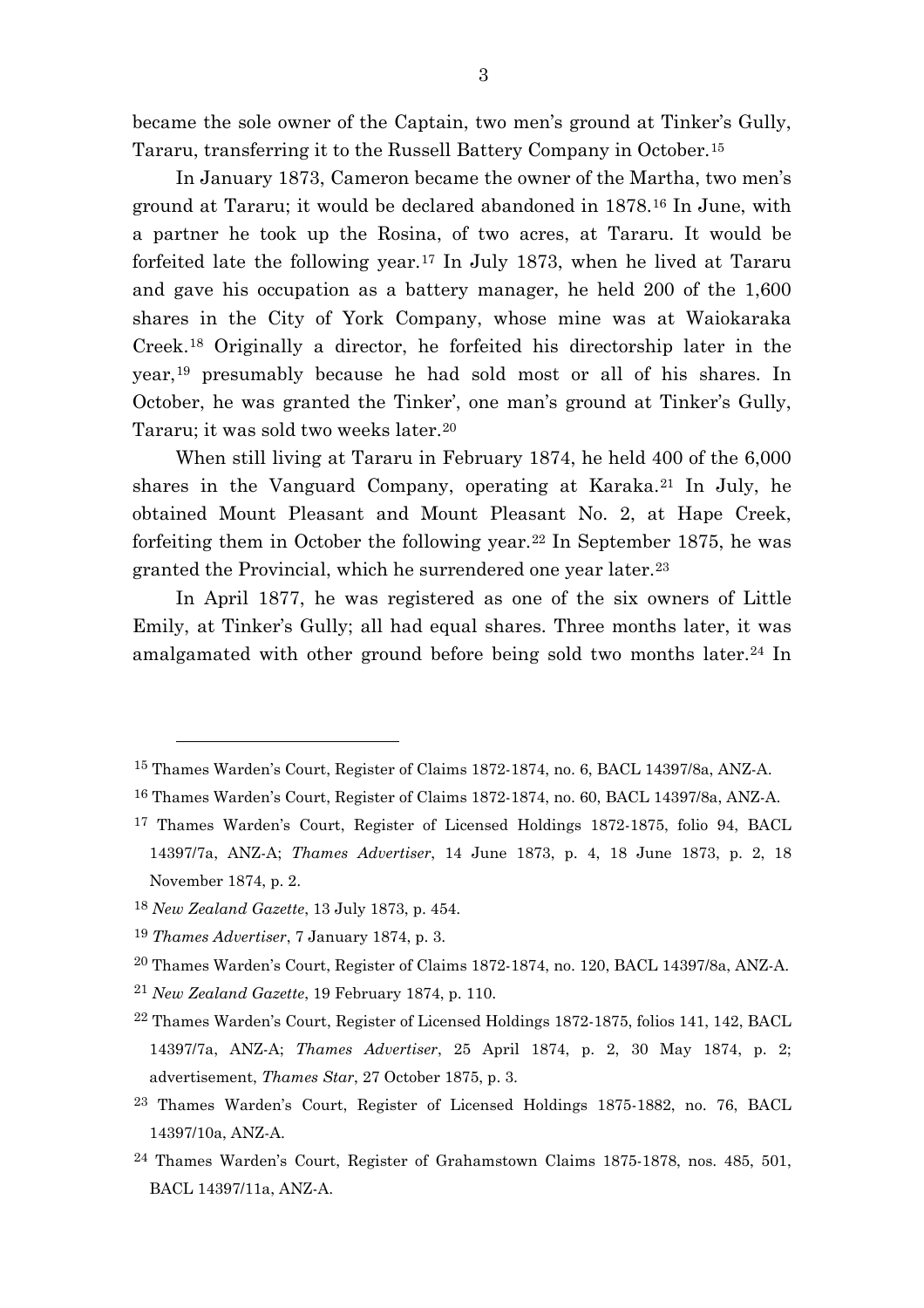mid-year, he became the sole owner of Lady Bird, one man's ground in the same area; two years later it was abandoned.[25](#page-4-0)

In February 1879, with another mine manager he took the Golden Crown on tribute for two years, and immediately employed six wages men.[26](#page-4-1) After nine months, despite having received little return for the 'trouble and expense they have gone to to open it up', he remained hopeful.<sup>[27](#page-4-2)</sup> At the end of the year, 71oz was obtained from a 'large parcel'.[28](#page-4-3) The following July, he successfully applied for the Waitoa at Moanataiari; it would be forfeited in January 1882.[29](#page-4-4) In December 1880, he was probably the Cameron who was tributing in the Alburnia.[30](#page-4-5)

Cameron was underground manager in several mines, and for a time mine manager for the Waiotahi Company.[31](#page-4-6) He seems to have remained its manager until resigning in early 1884, over two years after settling at Waiorongomai. After receiving a report from another manager 'on the present condition and prospects of the Mine & also on the nature of the work' he had done, the directors were 'highly pleased' and thanked him for his services and regretted 'that owing to the extreme dullness of the times they are obliged to suspend operations'.[32](#page-4-7)

#### COROMANDEL, 1869-1870

In July 1869, Cameron bought one of the nine shares in the Great Western, at the head of Waikoromiko Creek, at Kennedy Bay, for £100, selling it for an unrecorded amount two and a half months later.<sup>[33](#page-4-8)</sup> He then

- <span id="page-4-4"></span><sup>29</sup> *Thames Star*, 6 July 1880, p. 3; *Thames Advertiser*, 31 January 1882, p. 2.
- <span id="page-4-5"></span><sup>30</sup> *Thames Advertiser*, 4 December 1880, p. 3.
- <span id="page-4-6"></span>31 Edward Cameron to Minister of Mines, 26 May 1887, Mines Department, MD 1, 87/583, ANZ-W.
- <span id="page-4-7"></span>32 D.G. MacDonnell to Edward Cameron, 5 May 1884, Mines Department, MD 1, 87/583, ANZ-W.
- <span id="page-4-8"></span>33 Thames Warden's Court, Register of Deeds 1869, folios 627-628, BACL 14417/4a; Claims Register 1869, no. 1537, BACL 14397/4a, ANZ-A.

<span id="page-4-0"></span><sup>25</sup> Thames Warden's Court, Register of Grahamstown Claims 1876-1878, no. 499, BACL 14397/11a, ANZ-A.

<span id="page-4-1"></span><sup>26</sup> *Thames Advertiser*, 4 February 1879, p. 3.

<span id="page-4-2"></span><sup>27</sup> *Thames Advertiser*, 20 October 1879, p. 3.

<span id="page-4-3"></span><sup>28</sup> *Thames Advertiser*, 24 December 1879, p. 3.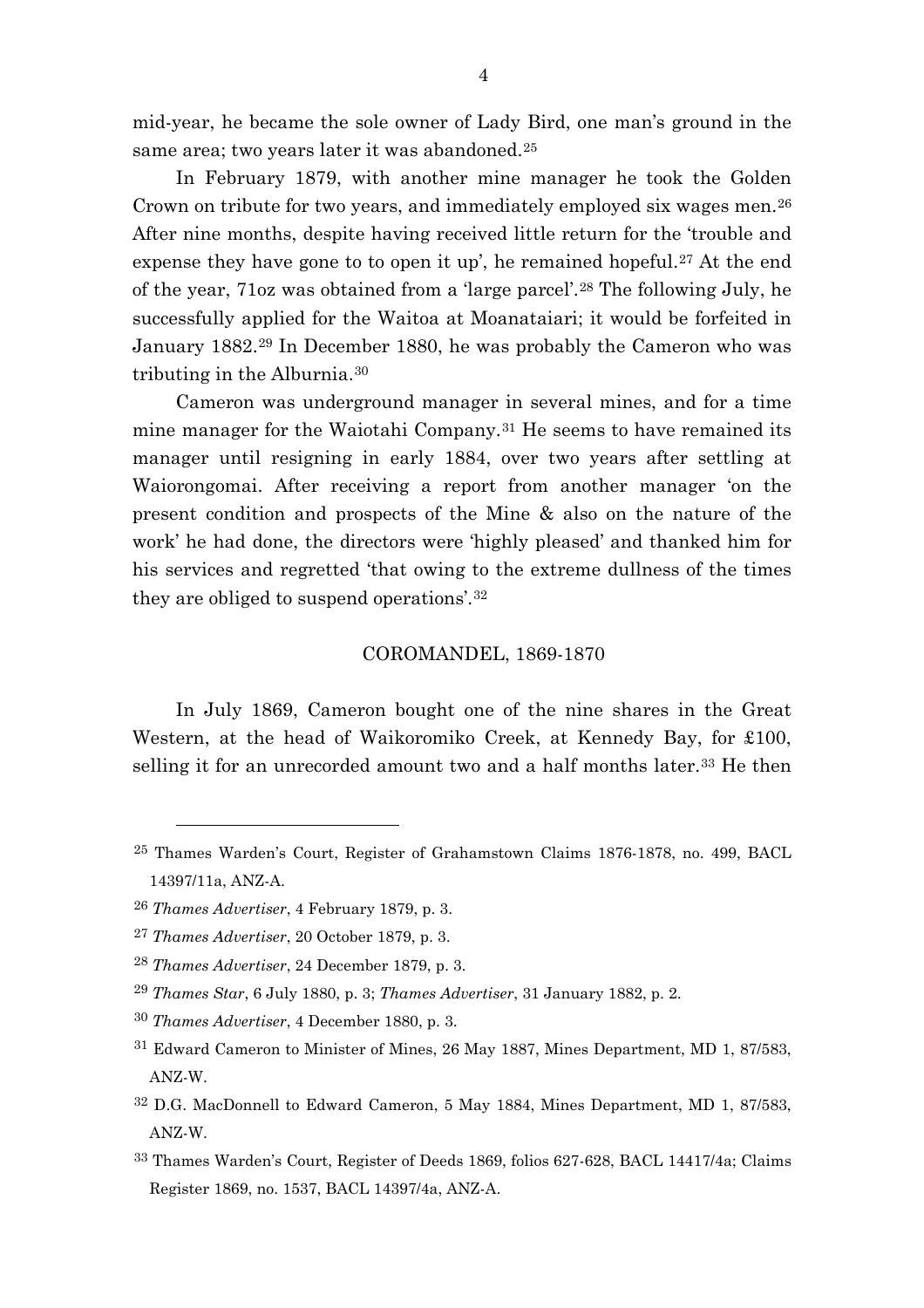purchased another share, selling it after one month.[34](#page-5-0) He was one of the nine owners of Tokatea No. 2, registered early in August; he sold his onetwelfth interest one month later for £50.[35](#page-5-1) In mid-August, he bought one of the six shares in the Port Phillip, at Tokatea, for £100.[36](#page-5-2) On 27 August, he obtained four miners' rights for Kennedy Bay, transferring three of these to Karaka North in the following July.[37](#page-5-3) He purchased an eighth share (out of six full shares) in the Royal Oak, at Kennedy's Bay, in September, <sup>[38](#page-5-4)</sup> The following January, he bought a quarter share, selling it in May for  $\text{\pounds}110.^{39}$  $\text{\pounds}110.^{39}$  $\text{\pounds}110.^{39}$ 

#### TAIRUA

Cameron spent several days at the new Tairua goldfield in early April 1875.[40](#page-5-6) Later in the month, he applied for the Eureka.[41](#page-5-7) It was granted to him and two others at the end of June, and transferred to the Ajax Company two weeks later; he was allotted 1,438 of the 22,000 shares in this company.[42](#page-5-8) At a meeting to elect directors, all on his list of candidates were defeated; although elected on a show of hands, a rival group won by a combination of votes of those in attendance plus proxies.[43](#page-5-9)

<span id="page-5-0"></span><sup>34</sup> Coromandel Warden's Court, Register of Claims 1868-1872, no. 5, BACL 14396/1a, ANZ-A.

<span id="page-5-1"></span><sup>35</sup> Thames Warden's Court, Claims Register 1879, no. 1790, BACL 14397/4a; Register of Deeds 1869, folio 585, BACL 14417/3a; Coromandel Warden's Court, Register of Claims 1868-1872, no. 22, BACL 14396/1a, ANZ-A.

<span id="page-5-2"></span><sup>36</sup> Thames Warden's Court, Claims Register 1869, no. 1749, BACL 14397/4a; Register of Deeds 1869, folios 596-597, BACL 14417/3a, ANZ-A.

<span id="page-5-3"></span><sup>37</sup> Thames Warden's Court, Register of Miners' Rights 1868-1869, nos. 6044-6047, BACL 14358/3a, ANZ-A.

<span id="page-5-4"></span><sup>38</sup> Coromandel Warden's Court, Register of Claims 1868-1872, no. 7, BACL 14396/1a, ANZ-A.

<span id="page-5-5"></span><sup>39</sup> Thames Warden's Court, Claims Register 1869, no. 1713, BACL 14397/4a; Coromandel Warden's Court, General Register of Transferred Shares 1870-1872, folio 17, ZAAN 1160/1a; Instruments 1870, AAAE 15180/3a, ANZ-A.

<span id="page-5-6"></span><sup>40</sup> *Thames Advertiser*, 14 April 1875, p. 3.

<span id="page-5-7"></span><sup>41</sup> *Thames Advertiser*, 23 April 1875, p. 2.

<span id="page-5-8"></span><sup>42</sup> Thames Warden's Court, Register of Licensed Holdings 1872-1875, folio 165, BACL 14397/7a, ANZ-A; *New Zealand Gazette*, 22 July1875, p. 500.

<span id="page-5-9"></span><sup>43</sup> *Thames Advertiser*, 19 May 1876, p. 3.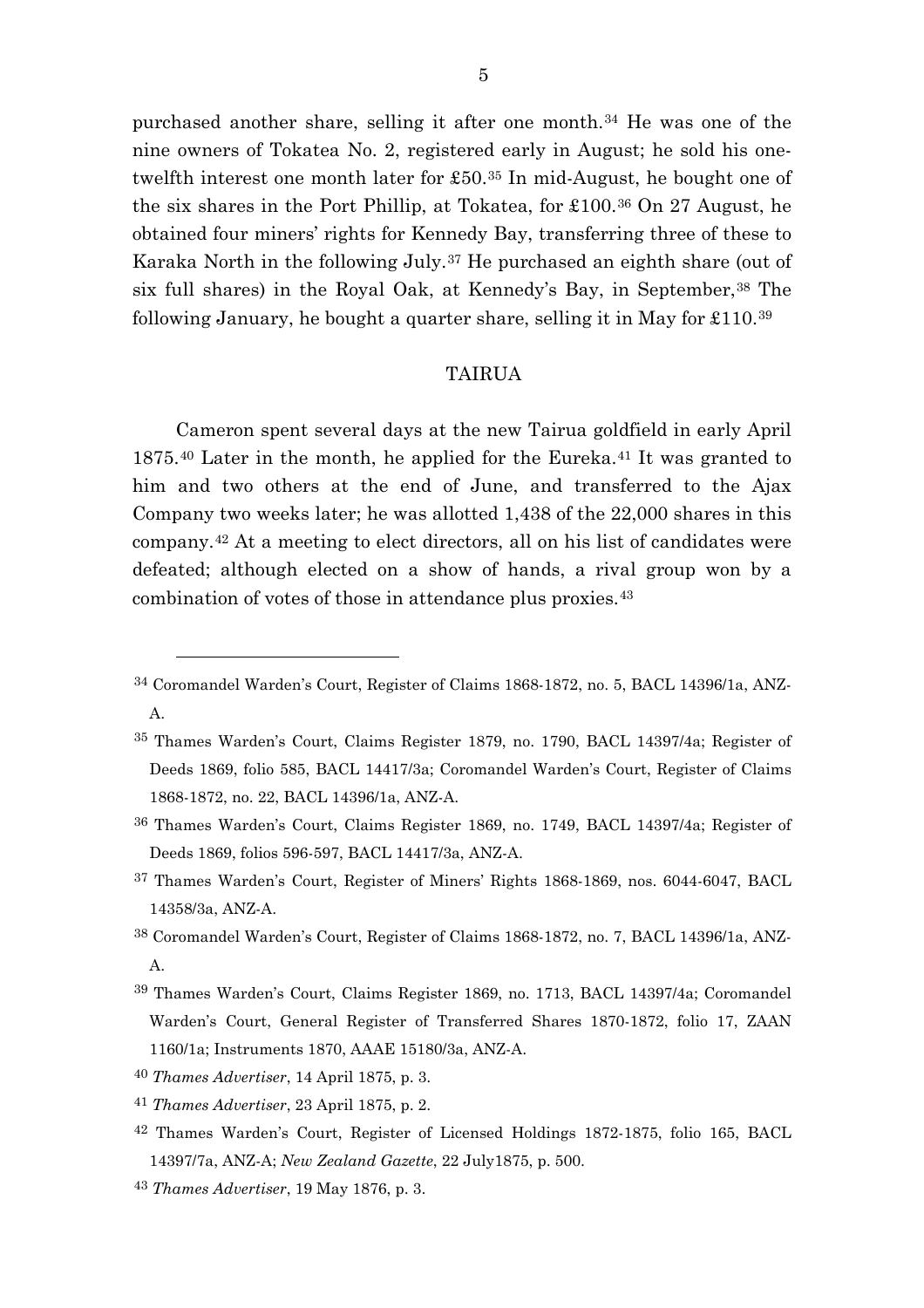In June, when he helped to measure the boundaries of the prospectors' claim, he was believed to be seeking the extra ground.[44](#page-6-0) The following month, he was allotted 500 of the 10,500 shares in the National Company, of which he was a director, and 500 of the 10,000 in the Troy.[45](#page-6-1) He also 'bought a great number of scrip' in the Tairua Company 'under the impression that there were only 9,000 shares'; there were in fact 10,000.[46](#page-6-2) Late in July, he applied for the Provincial, and when this was formed into a company in October, he was allotted  $2,500$  of its  $15,000$  shares.<sup>[47](#page-6-3)</sup> In September, he was allotted 250 of the 15,000 shares in the True Briton Company, of which he was a provisional director.<sup>[48](#page-6-4)</sup>

Because confusion over the boundaries of Maori reserves at Tairua caused difficulties for miners, he attended a meeting at Paeroa in July 1876 and supported a petition seeking the defining and surveying of all such reserves at Ohinemuri.[49](#page-6-5)

#### OWHAROA

From 1875 to 1878, Cameron lived in Owharoa,<sup>[50](#page-6-6)</sup> although continuing to be interested in other areas: in October 1875 he went to Waitekauri 'to secure a site for machinery'.<sup>[51](#page-6-7)</sup> In mid-December 1875, he applied for a water race at Owharoa.[52](#page-6-8) Five days later, he was reported to be pegging out a claim at this new find.[53](#page-6-9) Late in December, he became one of the owners of the Annie.<sup>[54](#page-6-10)</sup>

 $\overline{a}$ 

<span id="page-6-5"></span><sup>49</sup> *Thames Advertiser*, 13 June 1876, p. 3.

<span id="page-6-0"></span><sup>44</sup> Warden's Court, *Thames Advertiser*, 16 June 1875, p. 3.

<span id="page-6-1"></span><sup>45</sup> *New Zealand Gazette*, 22 July 1875, p. 498, 29 July 1875, p. 510; *Thames Advertiser*, 28 June 1875, p. 3.

<span id="page-6-2"></span><sup>46</sup> *Thames Advertiser*, 5 July 1875, p. 3.

<span id="page-6-3"></span><sup>47</sup> *Thames Advertiser*, 29 July 1875, p. 2; *New Zealand Gazette*, 28 October 1875, p. 676.

<span id="page-6-4"></span><sup>48</sup> *Thames Advertiser*, 31 July 1875, p. 2. *New Zealand Gazette*, 2 September 1875, p. 592.

<span id="page-6-6"></span><sup>50</sup> *Thames Electoral Rolls, 1876*, p. 10; *1877*, p. 11; *1878*, p. 11.

<span id="page-6-7"></span><sup>51</sup> Ohinemuri Correspondent, *Thames Star*, 21 October 1875, p. 2.

<span id="page-6-8"></span><sup>52</sup> Thames Warden's Court, Mackaytown and Thames Letterbook 1876-1896, folio 24, BBAV 14458/1b, ANZ-A.

<span id="page-6-9"></span><sup>53</sup> *Thames Advertiser*, 21 December 1875, p. 3.

<span id="page-6-10"></span><sup>54</sup> Te Aroha Warden's Court, Register of Ohinemuri Claims 1875, no. 118, BBAV 11568/1a, ANZ-A.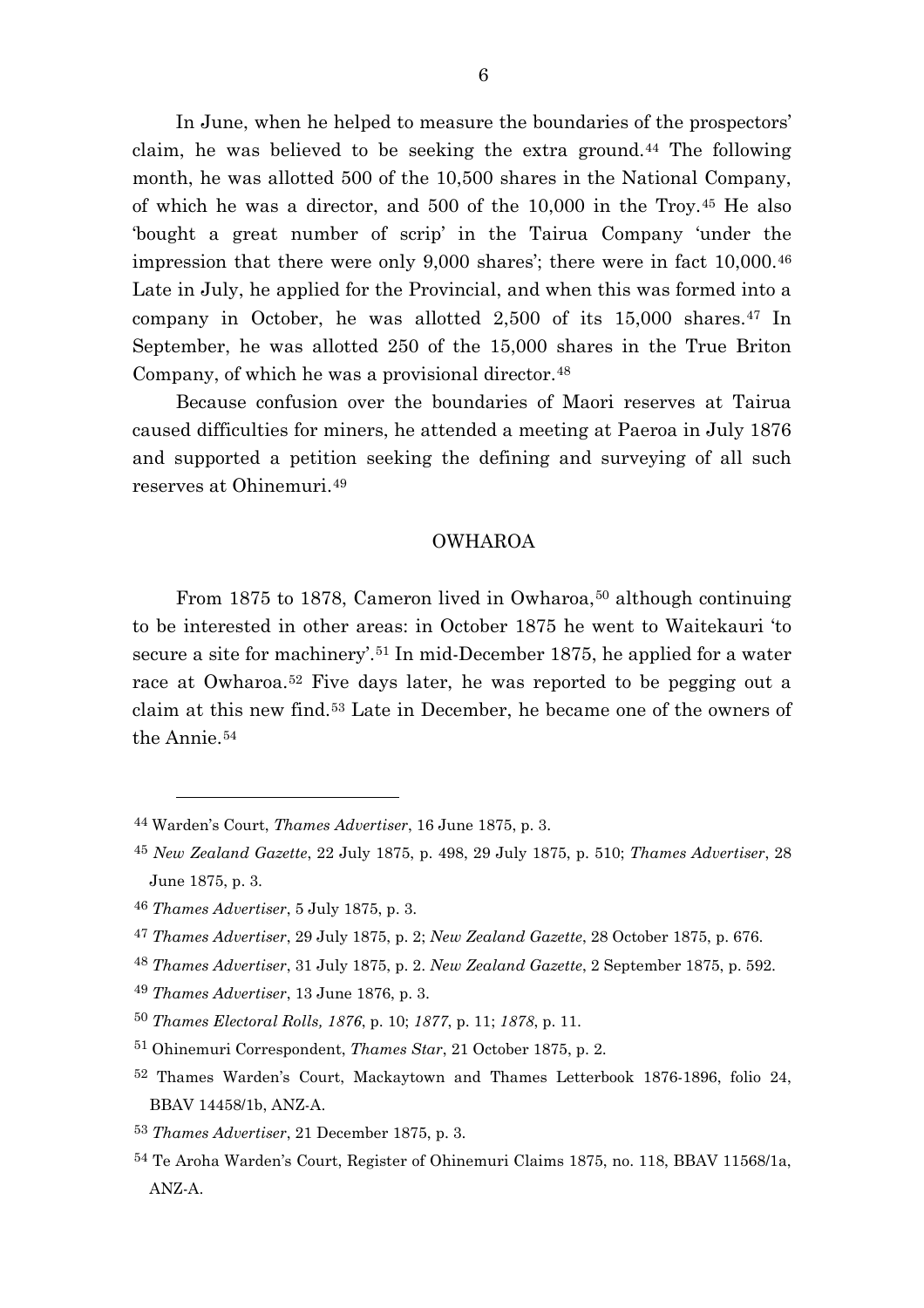The following February, Cameron was registered as the sole owner of the Mount Pleasant.[55](#page-7-0) Later that month, he applied for the Excelsior and the Little Dorrit.[56](#page-7-1) In August, the former was described as being 'mostly owned' by him.<sup>[57](#page-7-2)</sup> Both were forfeited in May 1877,<sup>[58](#page-7-3)</sup> for inadequate working. The mining inspector regularly checked on the work done in the Excelsior, granted to Cameron on 10 March:

30 March: Driving  $124'$  [feet] – Trench  $250' - 3'$  deep – idle 12 April: Driving crosscut – 2 men 24 April: 2 Men driving – timbering where necessary 3 May: 2 men driving – and timbering where necessary 18 May: 2 men Do [ditto] -– 1 June: 2 men Do – 28 June: Nothing done since last visit 5 July: 1 Man laying rails and timbering drive 28 July: 1 Man driving 18 August: Nothing doing 6 September: Do – 6 October: 1 dressing timber for Shaft – will Start a Shaft if men can be obtained 25 October: Nothing doing – Winze sunk about 30ft since last visit 2 November: 2 Men splitting timber 13 November: 2 men getting timber 23 November: Nothing doing 30 November: Do – 13 December: 1 Baling out of winze to commence sinking – 19 January 1877: Nothing doing 6 February: Do – 21 May: Certificate of forfeiture to Warden.[59](#page-7-4)

<span id="page-7-5"></span>Although Cameron told the mining inspector two weeks after he was granted the Little Dorrit in early April 1876 that he had 'sent to Grahamstown for men', no work was ever done.<sup>[60](#page-7-5)</sup>

<span id="page-7-0"></span><sup>55</sup> Te Aroha Warden's Court, Register of Ohinemuri Claims 1875, no. 113, BBAV 11568/1a, ANZ-A.

<span id="page-7-1"></span><sup>56</sup> Thames Warden's Court, Mackaytown and Thames Letterbook 1876-1896, folio 35, BACL 14458/1b, ANZ-A; *Thames Advertiser*, 26 February 1876, p. 2, 11 March 1876, p. 2.

<span id="page-7-2"></span><sup>57</sup> *Thames Advertiser*, 12 August 1876, p. 3.

<span id="page-7-3"></span><sup>58</sup> *Thames Advertiser*, 29 May 1877, p. 2.

<span id="page-7-4"></span><sup>59</sup> Thames Warden's Court, Report Book of Mining Inspector 1876-1878, folio 13, BACL 14451/1a, ANZ-A.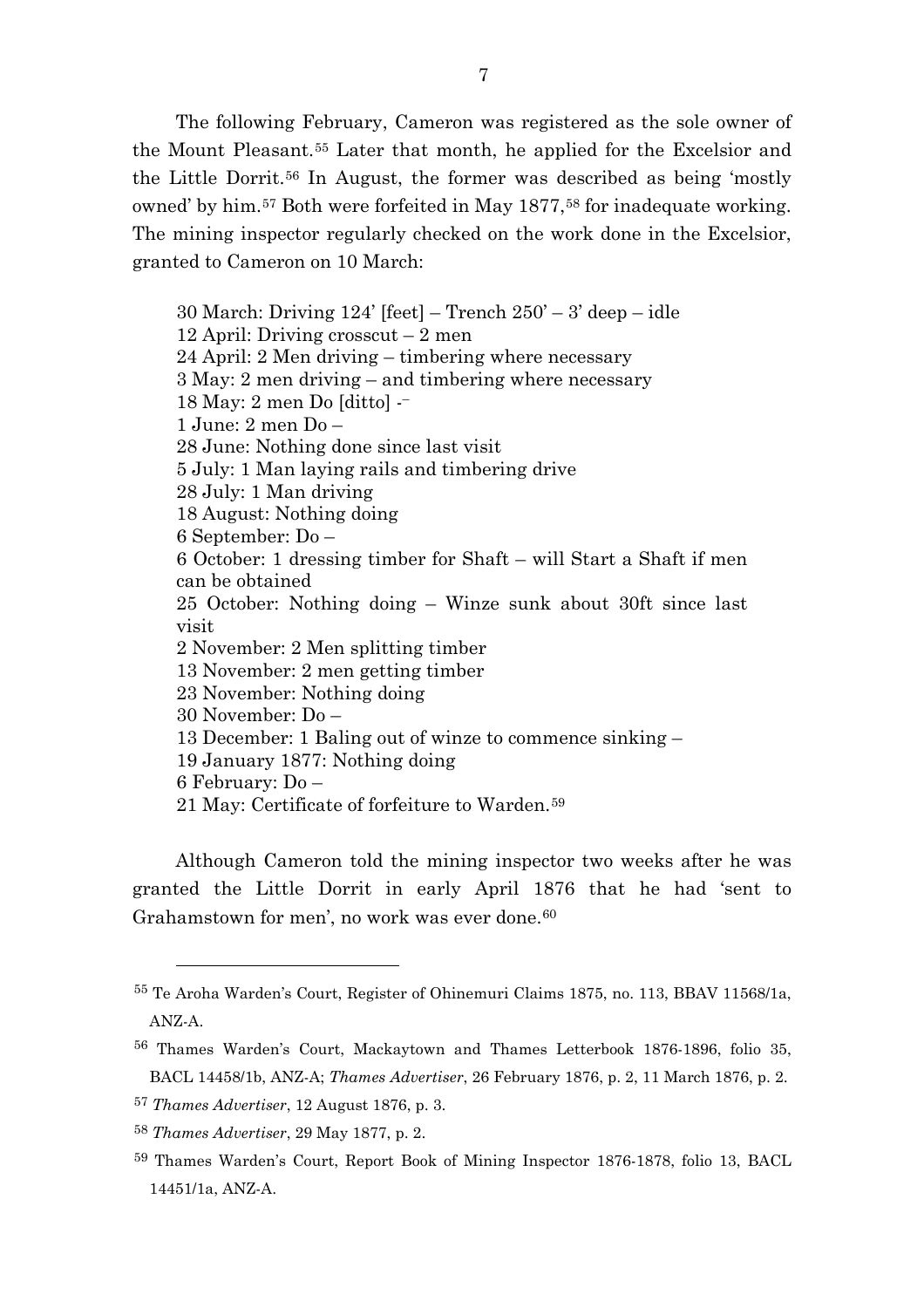In May 1876, he was allotted 800 of the 13,000 shares in the Bella Company, of which he was a director.<sup>[61](#page-8-0)</sup> In September, he was allotted  $1,000$ of the 15,000 shares in the Golden Hill Company.[62](#page-8-1) That month, he was reported as managing the Bona Ventura mine.[63](#page-8-2) 'Cameron and party' tributed in the Smile of Fortune early in August 1878; when their tribute ended in late October, they crushed 2 1/2 tons for 2oz 13dwt.[64](#page-8-3)

## WAIORONGOMAI

Although obituaries stated Cameron lived at Te Aroha since the opening of the goldfield,[65](#page-8-4) his first miner's right for the district was issued on 26 November 1881, over a month after the discovery of the Waiorongomai field and a year after the Te Aroha rush.<sup>[66](#page-8-5)</sup> Two days later, he applied for forfeiture of the Kokuku for non-working, and was granted this unsuccessful claim early in December.[67](#page-8-6)

He enthusiastically acquired claims and bought and sold shares. On the last day of January 1882, he was registered as one of the owners of the Queen, with one of the 15 shares. In September, he bought another two and a half for £18 15s, and a year later sold three for £19.[68](#page-8-7) Also on the last day of January, he was registered as sole owner of the Ruby. In February, he applied for a water race, but withdrew his application before it could be advertised.[69](#page-8-8) In June, he sold six shares for £45 and one year later sold

- 60 Thames Warden's Court, Report Book of Mining Inspector 1876-1878, folio 23, BACL 14451/1a, ANZ-A.
- <span id="page-8-0"></span><sup>61</sup> *Thames Advertiser*, 12 May 1876, p. 3; *New Zealand Gazette*, 25 May 1876, p. 379, 22 June 1876, p. 434.
- <span id="page-8-1"></span><sup>62</sup> *New Zealand Gazette*, 28 September 1876, p. 674.
- <span id="page-8-2"></span><sup>63</sup> *Thames Advertiser*, 14 September 1876, p. 3.

- <span id="page-8-3"></span><sup>64</sup> *Thames Advertiser*, 6 August 1878, p. 3, 25 October 1878, p. 3.
- <span id="page-8-4"></span><sup>65</sup> *Thames Star*, 15 May 1899, p. 2; *Thames Advertiser*, 16 May 1899, p. 2.
- <span id="page-8-5"></span>66 Te Aroha Warden's Court, Miner's Right no. 1823, issued 26 November 1881, Miners' Rights Butt Book 1881-1882, BBAV 11533/1i, ANZ-A.
- <span id="page-8-6"></span>67 Te Aroha Warden's Court, Plaint Book 1880-1898, 67/1881, BBAV 11547/1a, ANZ-A.
- <span id="page-8-7"></span>68 Te Aroha Warden's Court, Register of Licensed Holdings 1881-1887, folio 39, BBAV 11500/9a; Transfers and Assignments 1882, no. 638, BBAV 11581/2a; Certified Instruments 1883, no. 456, BBAV 11581/4a, ANZ-A.
- <span id="page-8-8"></span>69 Te Aroha Warden's Court, Register of Applications 1880-1882, folios 94-96, BBAV 11505/3a, ANZ-A.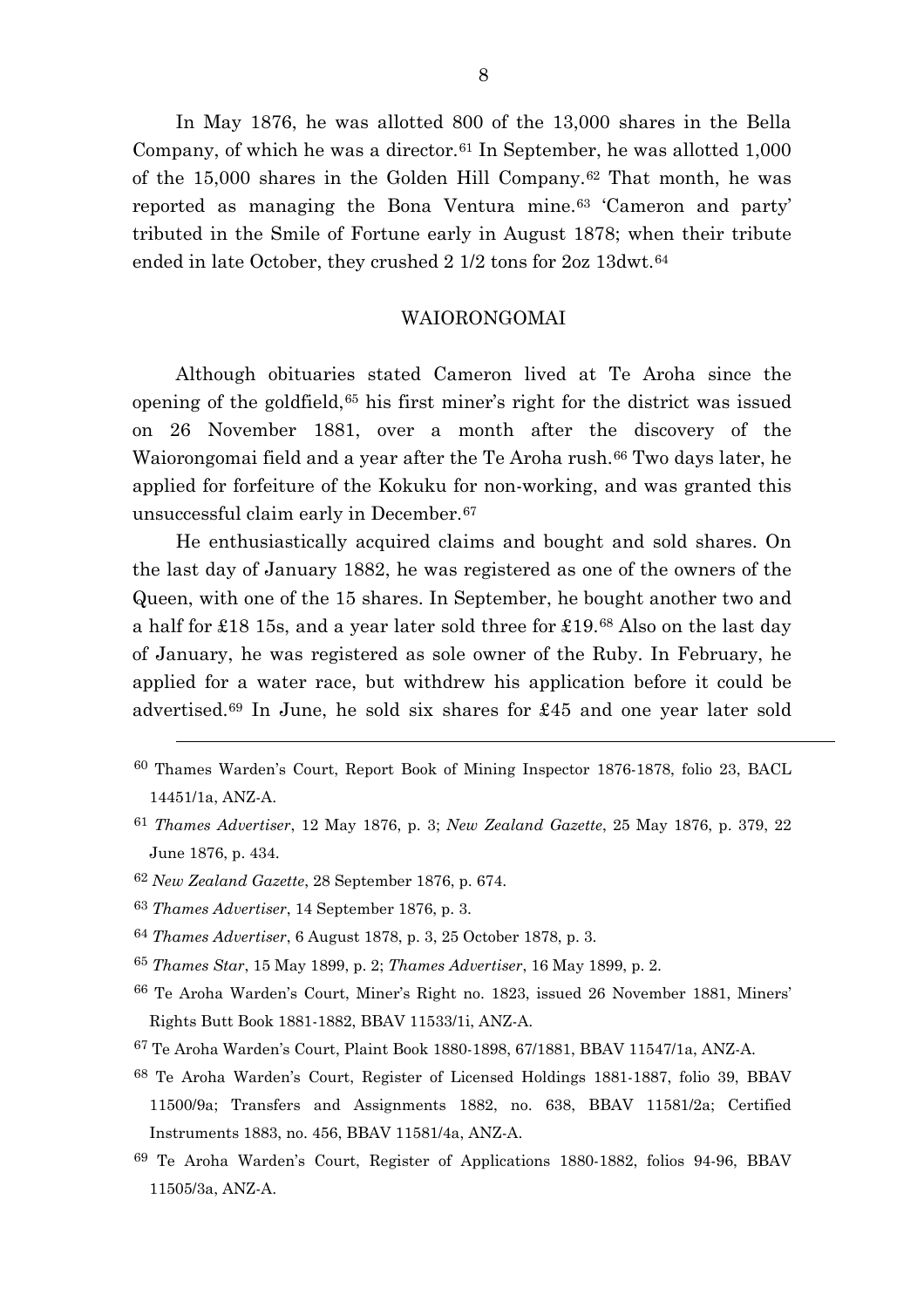another ten for £15.[70](#page-9-0) In mid-February, he was registered as sole owner of Emily, and in six months sold all his interest, 15 shares, for £70.[71](#page-9-1) He also repurchased one and a half shares from one buyer for £15, £5 more than he had sold them for, selling these one year later, by which time the worth of the claim had been revealed as unpromising, for  $£5.^{72}$  $£5.^{72}$  $£5.^{72}$  When a company was formed, in October 1883, he was not registered as holding any shares.[73](#page-9-3) He must have done so, as he was a director; presumably some held in trust for the company were allotted to him.[74](#page-9-4)

At the beginning of March, he bought one share in the Hero for £20; when it was transferred to the company in May, he was allotted 800 (out of 15,000) shares.[75](#page-9-5) In April, another miner applied for possession of his Eldorado for non-working; as the plaintiff did not attend the hearing, the case was struck out, but Cameron promptly abandoned the ground anyway.[76](#page-9-6) Also in April, he was allotted 400 of the 20,000 shares in the Waitoki Company.[77](#page-9-7) In June, he was one of the owners of the Welcome, with two of the 30 shares, which he sold within a year or £27.[78](#page-9-8) Also in June, he was allotted 789 of the 30,000 shares in the Werahiko Company.[79](#page-9-9) In early July, he purchased two and a half shares in the Victoria for £20; they were transferred to the company of that name, registered in December, in which

<span id="page-9-3"></span><sup>73</sup> *New Zealand Gazette*, 11 October 1883, p. 1487.

- <span id="page-9-4"></span><sup>74</sup> Company Files, BBAE 10286/13d, ANZ-A; *New Zealand Gazette*, 11 October 1883, p. 1487.
- <span id="page-9-5"></span>75 Te Aroha Warden's Court, Register of Licensed Holdings 1881-1887, folio 10, BBAV 11500/9a; Transfers and Assignments 1882, no. 71, BBAV 11581/1a, ANZ-A; *New Zealand Gazette*, 1 June 1882, p. 800.
- <span id="page-9-6"></span>76 Te Aroha Warden's Court, Plaint Book 1880-1898, 33/1882, BBAV 11547/1a, ANZ-A.
- <span id="page-9-7"></span><sup>77</sup> *New Zealand Gazette*, 27 April 1882, p. 646.
- <span id="page-9-8"></span>78 Te Aroha Warden's Court, Register of Licensed Holdings 1881-1887, folio 103, BBAV 11500/9a; Certified Instruments 1883, nos. 129, 179, BBAV 11581/3a, ANZ-A.
- <span id="page-9-9"></span><sup>79</sup> *New Zealand Gazette*, 22 June 1882, p. 895.

<span id="page-9-0"></span><sup>70</sup> Te Aroha Warden's Court, Register of Licensed Holdings 1881-1887, folio 40, BBAV 11500/9a; Transfers and Assignments 1882, nos. 430-432, BBAV 11581/2a; Certified Instruments 1883, no. 309, BBAV 11581/4a, ANZ-A.

<span id="page-9-1"></span><sup>71</sup> Te Aroha Warden's Court, Register of Licensed Holdings 1881-1887, folio 52, BBAV 11500/9a; Transfers and Assignments 1882, nos. 238, 250, BBAV 11581/2a; Certified Instruments 1883, no. 419, BBAV 11581/4a, ANZ-A.

<span id="page-9-2"></span><sup>72</sup> Te Aroha Warden's Court, Transfers and Assignments 1882, no. 498, BBAV 11581/2a; Certified Instruments 1883, no. 501, BBAV 11581/4a, ANZ-A.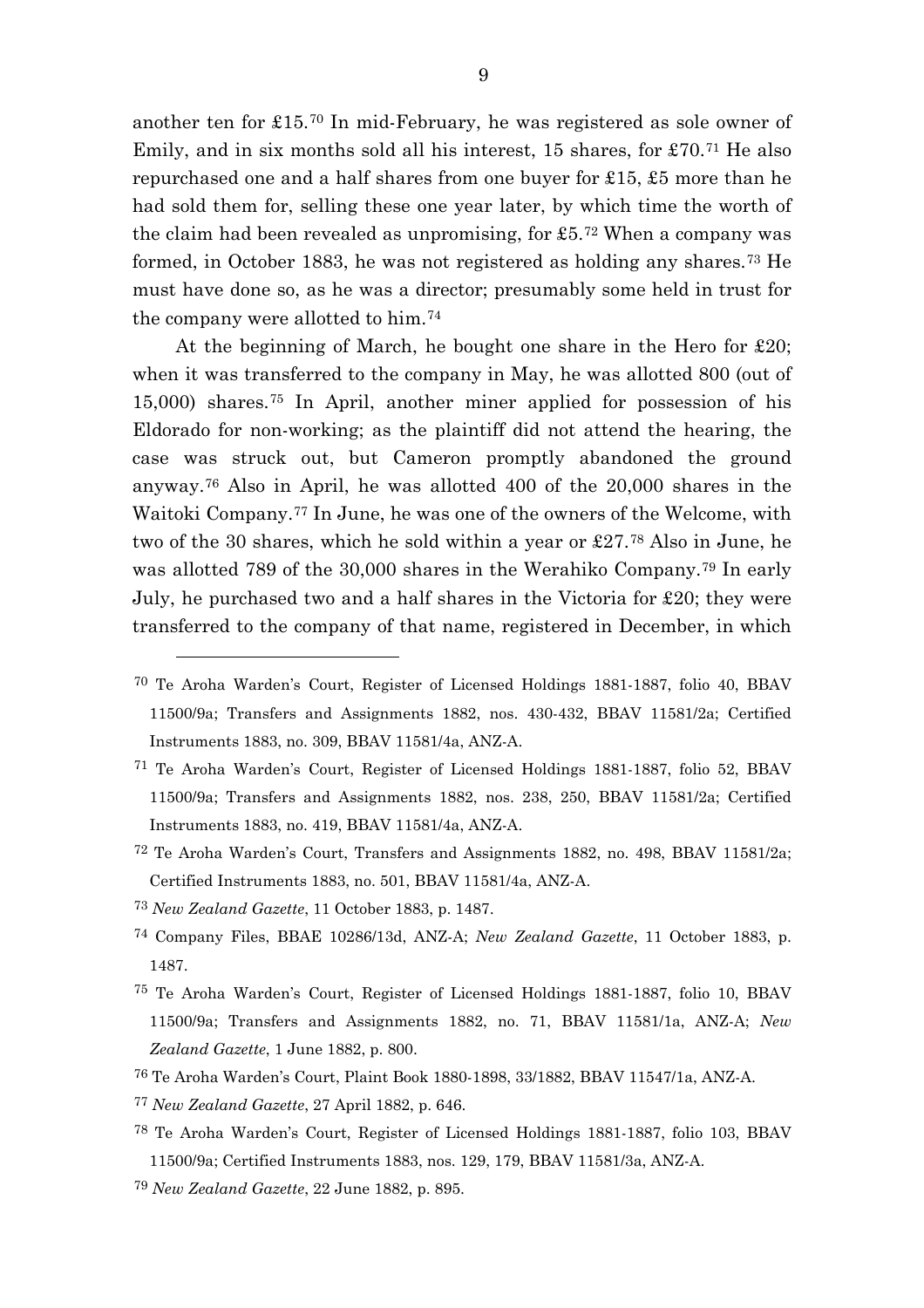he was allotted 700 of the 20,000 shares.<sup>[80](#page-10-0)</sup> Also in early July, he purchased the Lark on behalf of the New Find Company.[81](#page-10-1)

When the New Welcome Company was registered in September 1883, he held 250 of the 20,000 shares.<sup>[82](#page-10-2)</sup> In October, he was registered as sole owner of the Golconda, which was forfeited a year later.[83](#page-10-3) In November, he was allotted 333 of the 30,000 shares in the Lady Ferguson Company.[84](#page-10-4)

At an unknown date, he purchased 700 shares in the May Queen Company. In June 1885, he was warned that they were liable to forfeiture if a call remained unpaid.[85](#page-10-5)

### 'CAMERON'S COLLYWOBBLES'

Writing in 1925 about the first crushing in the battery in November 1883, John McCombie recounted the story of 'Cameron's collywobbles':

Towards the end of each month there was a general clean up of all the amalgam resulting from the different parcels of ore crushed, especially from the New Find and Premier mines. Shares in both properties were then in strong demand, and the state of the market hinged entirely upon the monthly returns. At 8 a.m. on a certain day, the mill manager issued instructions that the doors were to be locked and no one allowed either in or out until 5 p.m. This was deemed necessary in order to frustrate the speculators' touts who were prowling about the mill trying to get inside information for the benefit of their employers. The late Mr Cameron was then supervising a trial crushing from the Werahiko mine, of which he was the manager. He could not

help noticing the pile of amalgam which was being transferred from the safe to the retort belonging to the New Find mine. Taking it for granted that it was hot water squeezed he concluded the bullion return would be a big one, and that there would be a

<span id="page-10-0"></span><sup>80</sup> Te Aroha Warden's Court, Register of Licensed Holdings 1881-1887, folio 45, BBAV 11500/9a; Transfers and Assignments 1882, no. 451, BBAV 11581/2a, ANZ-A; *New Zealand Gazette*, 14 December 1882, p. 1884.

<span id="page-10-1"></span><sup>81</sup> Edward Cameron to Harry Kenrick, 6 June 1882, Te Aroha Warden's Court, General Correspondence 1882, BBAV 11584/1c, ANZ-A; *Thames Star*, 6 July 1882, p. 2.

<span id="page-10-2"></span><sup>82</sup> *New Zealand Gazette*, 27 September 1883, p. 1369.

<span id="page-10-3"></span><sup>83</sup> Te Aroha Warden's Court, Register of Licensed Holdings 1881-1887, folio 180, BBAV 11500/9a, ANZ-A.

<span id="page-10-4"></span><sup>84</sup> *New Zealand Gazette*, 22 November 1883, p. 1345.

<span id="page-10-5"></span><sup>85</sup> Advertisement, *Te Aroha News*, 6 June 1885, p. 7.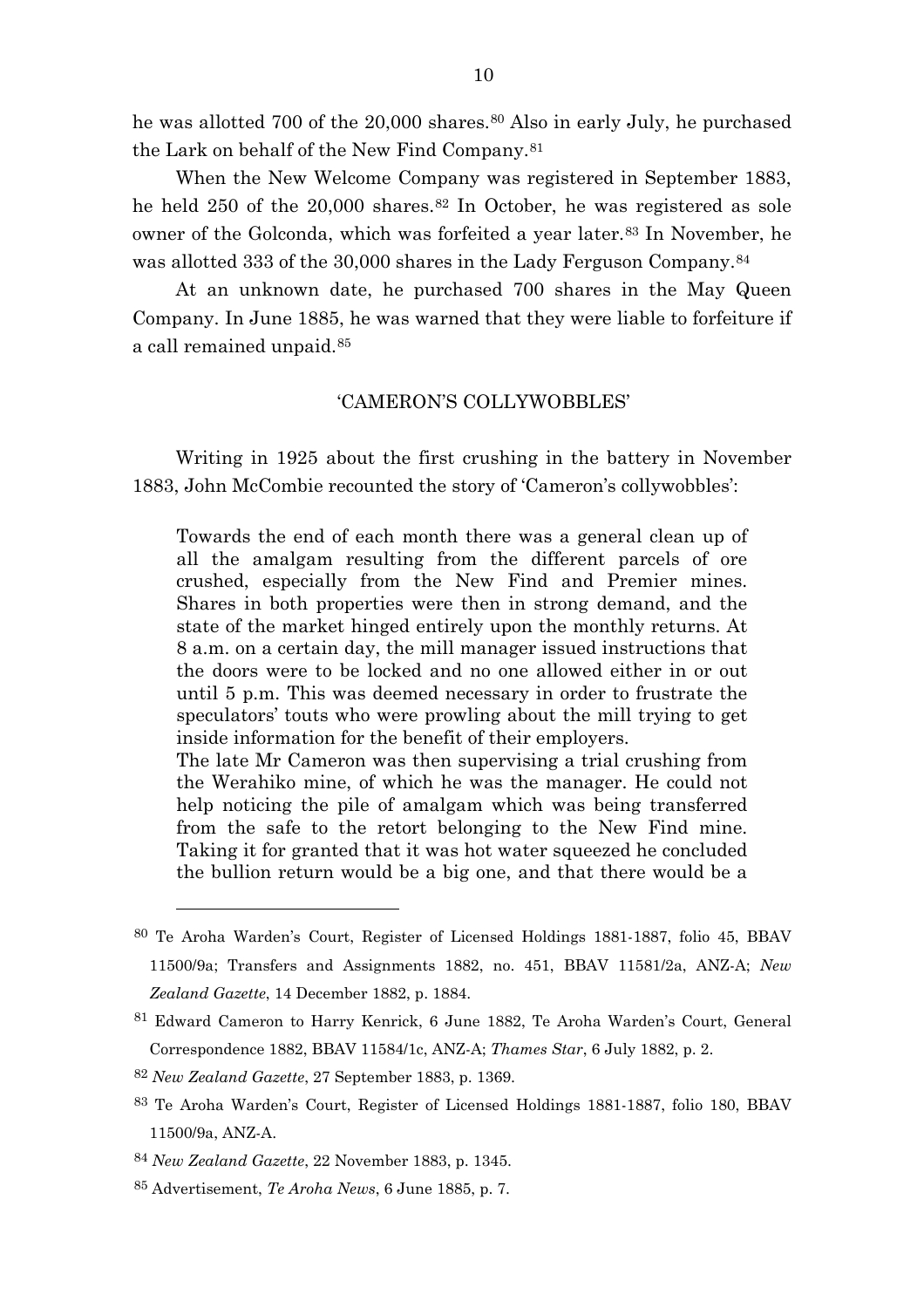corresponding advance in the market value of the shares. Then he decided to work a "schlenter" [a dubious trick]<sup>[86](#page-11-0)</sup> so as to get in touch with some of his colleagues, who were outside awaiting his appearance. Clasping both arms tightly around his solar plexus, and contorting his features into a hideous outward semblance of inward agony he approached the manager. "For God's sake, Mr Adams, let me out. I've got a bad attack of the collywobbles, stomachache you know, and I want to get to the hotel to get some whisky, which is the only remedy for it." He was allowed to go out, and upon reaching the hotel he found his friends, to whom he imparted the required information. After a brief consultation they decided to telegraph right away for a big parcel of New Find shares, and they had no difficulty about completing the purchase. The amalgam seen by Cameron had been squeezed in cold water, and the return in bullion, when spread over the tonnage of ore treated, was so poor that the market value of the shares came down with a rush, and they never rallied afterwards.

It was rumoured that Cameron's party lost about £400 over this transaction, and subsequently it was not safe to mention cold water amalgam or collywobbles within reach of his hearing.<sup>[87](#page-11-1)</sup>

#### MINE MANAGER AT WAIORONGOMAI

Cameron was the first manager of the Werahiko and Waitoki mines.[88](#page-11-2) For a time, prospects in the former were encouraging,<sup>[89](#page-11-3)</sup> and he acquired shares in the company.<sup>[90](#page-11-4)</sup> In October 1882, a visiting reporter noted that, 'within three months, and with only three men employed', Cameron, 'the energetic manager' of the Waitoki, had 'made considerable progress'.[91](#page-11-5) Again, he had shares in the company.[92](#page-11-6) At the end of April 1884, shareholders were informed that the past year's operations had 'not been satisfactory', for the battery return was 'far from payable, while the gold was less valuable than in other mines'. As confining operations to

<span id="page-11-0"></span><sup>86</sup> Eric Partridge, *A Dictionary of Slang and Unconventional English*, 8 ed., ed. Paul Beale (London, 1984), p. 1018.

<span id="page-11-1"></span><sup>87</sup> John McCombie, 'Random Recollections: Te Aroha Goldfield', *Auckland Star*, 7 November 1925, p. 21.

<span id="page-11-2"></span><sup>88</sup> For details of his management, see paper on these mines.

<span id="page-11-3"></span><sup>89</sup> For example, *Thames Advertiser*, 5 April 1882, p. 3.

<span id="page-11-4"></span><sup>90</sup> *New Zealand Gazette*, 22 June 1882, p. 895.

<span id="page-11-5"></span><sup>91</sup> A.L., 'The Te Aroha Goldfield', *Auckland Weekly News*, 28 October 1882, p. 20.

<span id="page-11-6"></span><sup>92</sup> *New Zealand Gazette*, 27 April 1882, p. 646.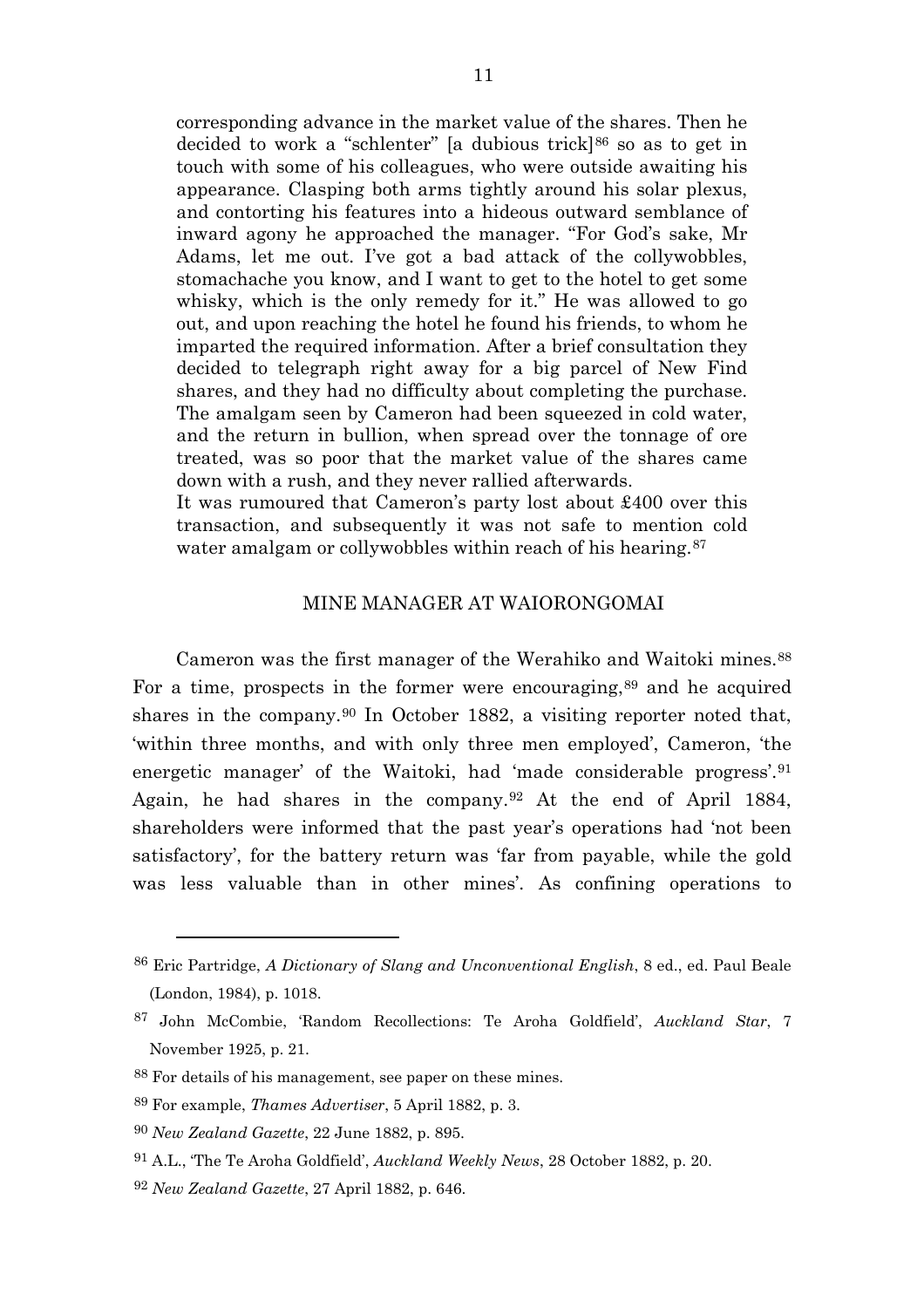prospecting had not led to a payable reef being discovered, the ground was forfeited.[93](#page-12-0)

In August 1888, when he was managing the Nevada, adjacent to the Premier, it was reported that some good stone had been found.<sup>[94](#page-12-1)</sup> The following March, when it was liable for forfeiture, Cameron successfully obtained an adjournment of the suit for one month after he described the work done. He had driven two drives, one of 70 feet and the other of 30, whilst waiting Peter Ferguson's return from Scotland<sup>[95](#page-12-2)</sup> to make an arrangement with him.[96](#page-12-3) At the hearing at the beginning of April, Cameron appeared on behalf of the owners of this and the adjoining Bismarck,

and stated work had been suspended pending the return of Mr Peter Ferguson, as it was only by putting in a tunnel through the New Era Special Claim the ground could be advantageously worked. He had seen Mr Ferguson since his return, and expected to be able to agree as to terms for putting in a tunnel as proposed. He would therefore ask that the case be adjourned for one month, to allow him time to try and make some arrangements. Mr Ferguson had only been back a week or two yet. A good deal of prospecting had been done on the ground.[97](#page-12-4)

Nothing further was reported about these insignificant claims, and Cameron returned to the Tui district.

## MINING IN THE TUI DISTRICT

Early in May 1885, a Thames newspaper reported that Cameron, 'a gentleman who has long been identified with the fortunes of the Thames and Te Aroha goldfields', had left 'for the silver fields of South Australia' and elsewhere in Australia.[98](#page-12-5) He returned in late August, 'after some months' sojourn at Silverton', near Broken Hill, 'during which he has acquired practical knowledge concerning the working of argentiferous lodes'. He expressed high hopes for Karangahake as a good district for

<span id="page-12-0"></span><sup>93</sup> *Thames Advertiser*, 1 May 1884, p. 2; Warden's Court, *Te Aroha News*, 2 May 1885, p. 7.

<span id="page-12-1"></span><sup>94</sup> *Te Aroha News*, 11 August 1888, p. 2.

<span id="page-12-2"></span><sup>95</sup> See paper on Peter Ferguson and his New Era.

<span id="page-12-3"></span><sup>96</sup> Warden's Court, *Te Aroha News*, 6 March 1889, p. 2.

<span id="page-12-4"></span><sup>97</sup> Warden's Court, *Te Aroha News*, 3 April 1889, p. 2.

<span id="page-12-5"></span><sup>98</sup> *Thames Advertiser*, 6 May 1885, p. 3; *Te Aroha News*, 9 May 1885, p. 2.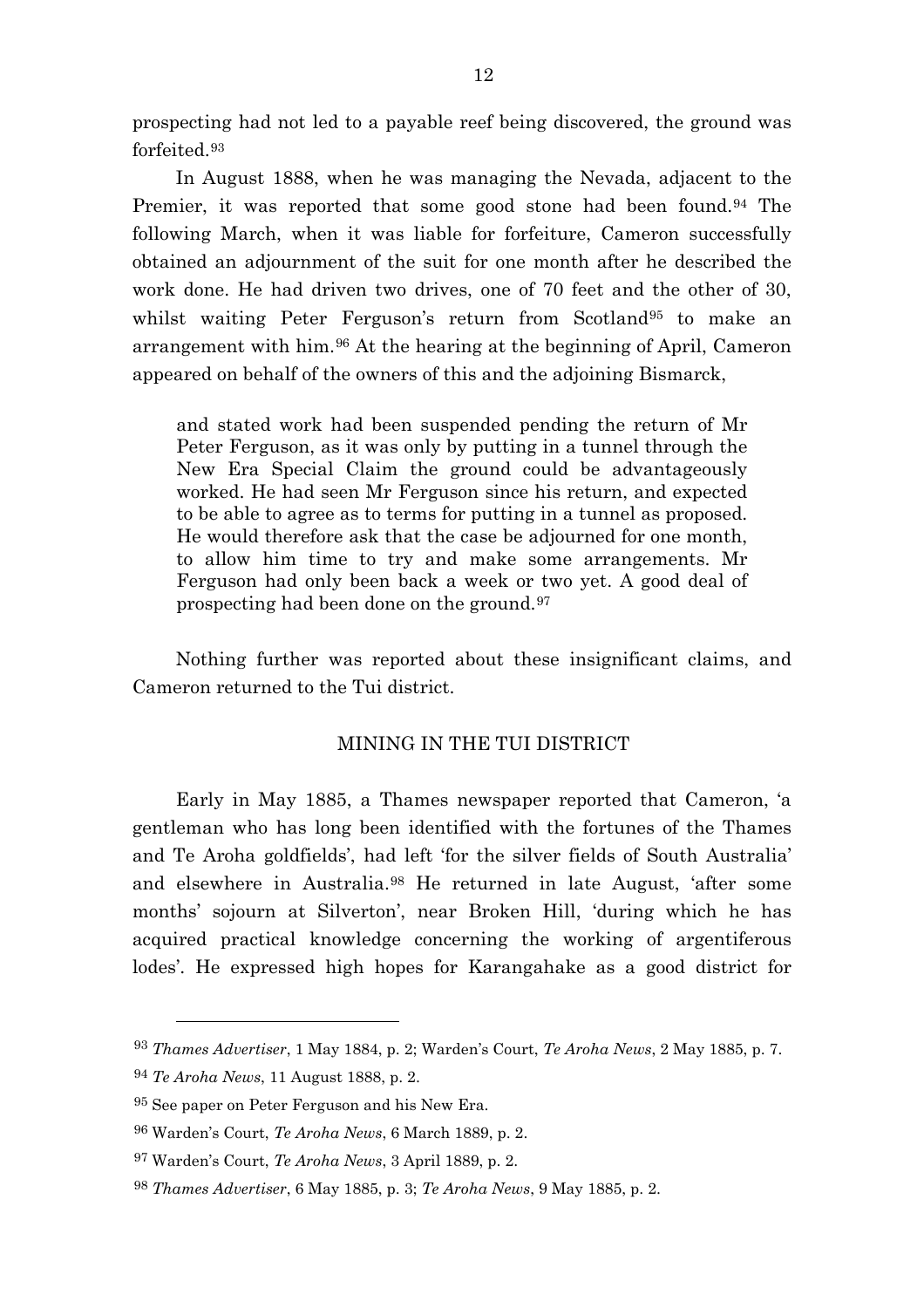silver, and was 'fully convinced' of the success of the LaMonte process, [99](#page-13-0) being used at Silverton.[100](#page-13-1) With the discovery of silver lodes at Tui by Clem Cornes,[101](#page-13-2) he immediately turned his attention to this district, in late October calling for the construction of a track to the find. He was elected to a committee to seek government aid and was one of three miners who determined the line of the track.<sup>[102](#page-13-3)</sup>

In late November 1885, he became sole owner of the Albion, at the head of the Tui Stream, selling this claim a year later for £20 even though no ore had been extracted.[103](#page-13-4) Also on the same date in November 1885, with George Robson, a Te Aroha chemist,  $104$  he was granted two claims, the Langtry and the Laura.<sup>[105](#page-13-6)</sup> Robson had pegged out the former in early August and in the following month was testing Tui ore from unspecified claims.[106](#page-13-7) Both were forfeited in December 1886.[107](#page-13-8) Although these and other claims he invested in were unsuccessful, in October 1885 he had managed to sell one-fifteenth of his interest in these three and the Gladstone for £32.[108](#page-13-9)

In December 1885, the warden, Harry Kenrick,<sup>[109](#page-13-10)</sup> was looking for 'reliable men' who were 'good prospectors' to investigate the King Country

 $\overline{a}$ 

<span id="page-13-6"></span>105 Te Aroha Warden's Court, Licensed Holdings Grant Book 1882-1886, nos. 179, 180, BBAV 11549/1b, ANZ-A.

- <span id="page-13-8"></span>107 Te Aroha Warden's Court, Register of Licensed Holdings 1881-1887, folios 196, 197, BBAV 11500/9a, ANZ-A.
- <span id="page-13-9"></span>108 Te Aroha Court, Transfer of Shares between Edward Cameron and J.E. Banks, 4 October 1885, Mining Applications 1885, BBAV 11572/1a, ANZ-A.

<span id="page-13-0"></span><sup>99</sup> See paper on the Tui mines.

<span id="page-13-1"></span><sup>100</sup> *Thames Advertiser*, 26 August 1885, p. 2.

<span id="page-13-2"></span><sup>101</sup> See paper on his life.

<span id="page-13-3"></span><sup>102</sup> *Te Aroha News*, 24 October 1885, p. 2.

<span id="page-13-4"></span><sup>103</sup> Te Aroha Warden's Court, Register of Applications 1883-1900, 44/1885, BBAV 11505/1a; Register of Licensed Holdings 1881-1887, folio 191, BBAV 11500/9a; Edward Cameron to D.J. Frazer, 8 November 1886, Certified Instruments 1886, BBAV 11581/7a, ANZ-A; *Handbook of New Zealand Mines* (Wellington, 1887), p. 341.

<span id="page-13-5"></span><sup>104</sup> See *Waikato Times*, 8 August 1882, p. 2, 10 August 1882, p. 2; *Te Aroha News*, 3 July 1886, p. 2, 12 March 1907, p. 2; *Waikato Argus*, 7 February 1912, p. 2; M.A. Frost, *Behind the Dispensing Screen: Early New Zealand pharmacists* (Hamilton, 2004), pp. 159-161.

<span id="page-13-7"></span><sup>106</sup> *Te Aroha News*, 8 August 1885, p. 2; *Thames Advertiser*, 28 September 1885, p. 3.

<span id="page-13-10"></span><sup>109</sup> See paper on his life.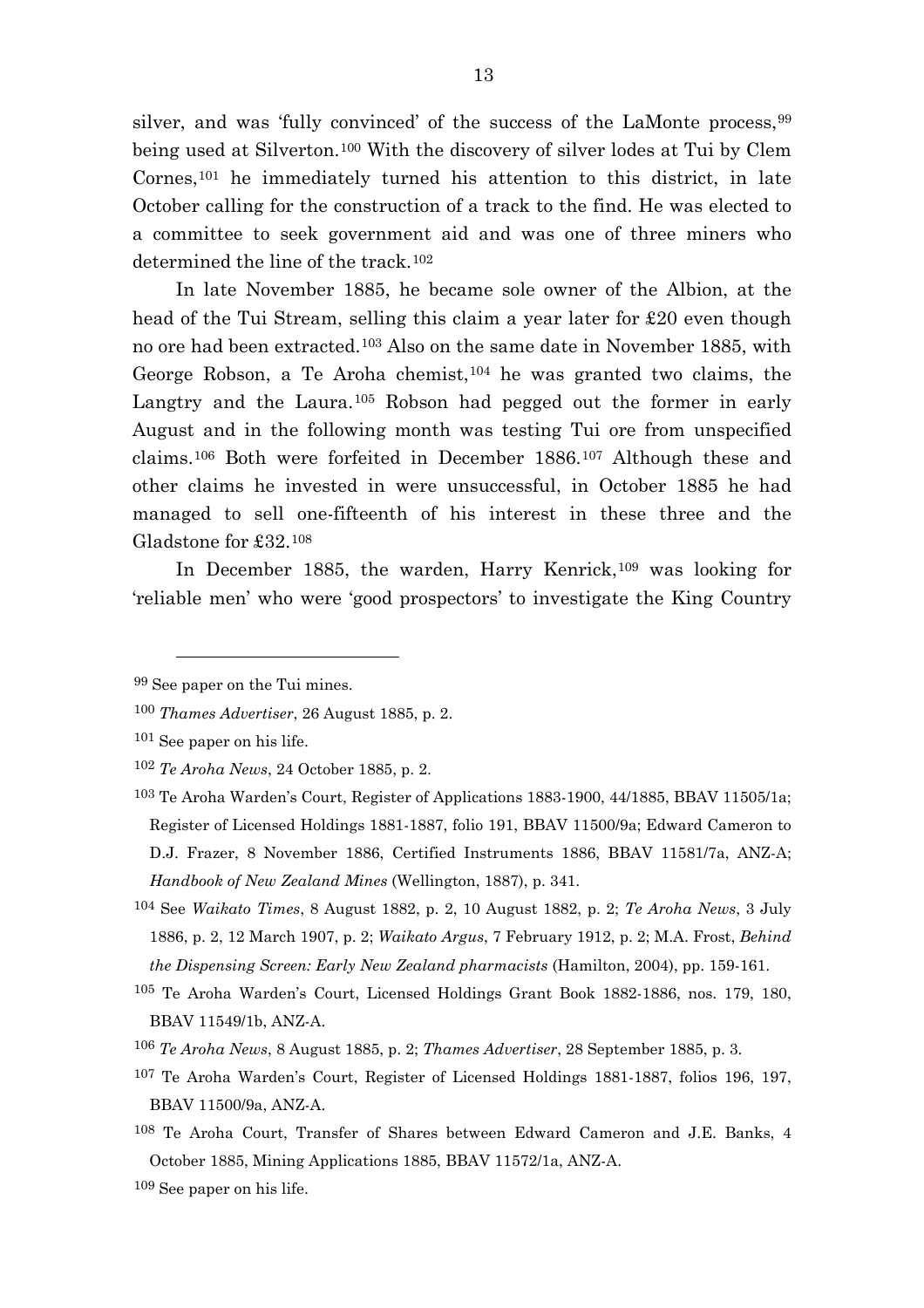and wanted Cameron to join the party.[110](#page-14-0) He did not, preferring to continue prospecting Tui. In that month, he purchased the Mark Moon for £5.[111](#page-14-1) The following month, he occupied the adjacent May Bell, which was granted to him as sole owner in May.<sup>[112](#page-14-2)</sup>

His May Bell was directly below the main Tui mine.[113](#page-14-3) 'Stone from Tui Reef' he took to the Thames School of Mines for testing in either 1886 or 1887 was not encouraging. In the first sample, the quartz was 'densely impregnated with fine iron pyrites'. One ton would produce 19dwt 14gr of bullion. 'Not worth parting … Gold too small to weigh perhaps 1dwt per ton'. The second sample was also 'heavily charged with iron pyrites' but produced 1oz 15dwt 22gr of gold and 143oz 3dwt 5gr of silver per ton. The third was 'pretty clean quartz with black spots little silver stone also some copper pyrites-blende'. There were 6oz 5dwt 18gr of bullion per ton. 'Gold a strong trace – Unweighable'.[114](#page-14-4)

At the beginning of 1887, he spent several weeks working the May Bell.[115](#page-14-5) In March, he obtained £5 from the Ohinemuri County Council to make the Tui track 'practicable for traffic'.[116](#page-14-6) Two months later, he surrendered three acres of the May Bell.<sup>[117](#page-14-7)</sup> In October, he arranged to send 15 tons of selected ore for treatment at Freiburg, in Germany.

Cameron thinks that were exporting ore of unquestionable value entered into more largely, it would be the best method of attracting foreign capitalists to our shores. In support of this view he instances the case of Silverton (S.A.) ore, from which mining district ore was at first largely reported for treatment abroad, and attention was thus drawn to its richness, and processes suitable

- <span id="page-14-5"></span><sup>115</sup> *Te Aroha News*, 6 February 1887, p. 2.
- <span id="page-14-6"></span><sup>116</sup> *Thames Advertiser*, 7 March 1887, p. 2.
- <span id="page-14-7"></span><sup>117</sup> Warden's Court, *Te Aroha News*, 28 May 1887, p. 2.

<span id="page-14-0"></span><sup>110</sup> Te Aroha Warden's Court, Harry Kenrick to George Wilson, 15 December 1885 (telegram), General Correspondence 1886, BBAV 11584/3a, ANZ-A.

<span id="page-14-1"></span><sup>111</sup> Te Aroha Warden's Court, Register of Licensed Holdings 1881-1887, folio 202, BBAV 11500/9a; Transfer of Mark Moon by Henry Brett to Edward Cameron, 22 December 1885, Certified Instruments, BBAV 11581/6a, ANZ-A.

<span id="page-14-2"></span><sup>112</sup> Te Aroha Warden's Court, Mining Applications 1888, 143/1888, BBAV 11289/12a; Register of Licensed Holdings 1881-1887, folio 156, BBAV 11500/9a, ANZ-A.

<span id="page-14-3"></span><sup>113</sup> *Thames Advertiser*, 2 April 1886, p. 2.

<span id="page-14-4"></span><sup>114</sup> Thames School of Mines, Assay Book 1886-1887 [no pagination], n.d., School of Mines Archives, Thames.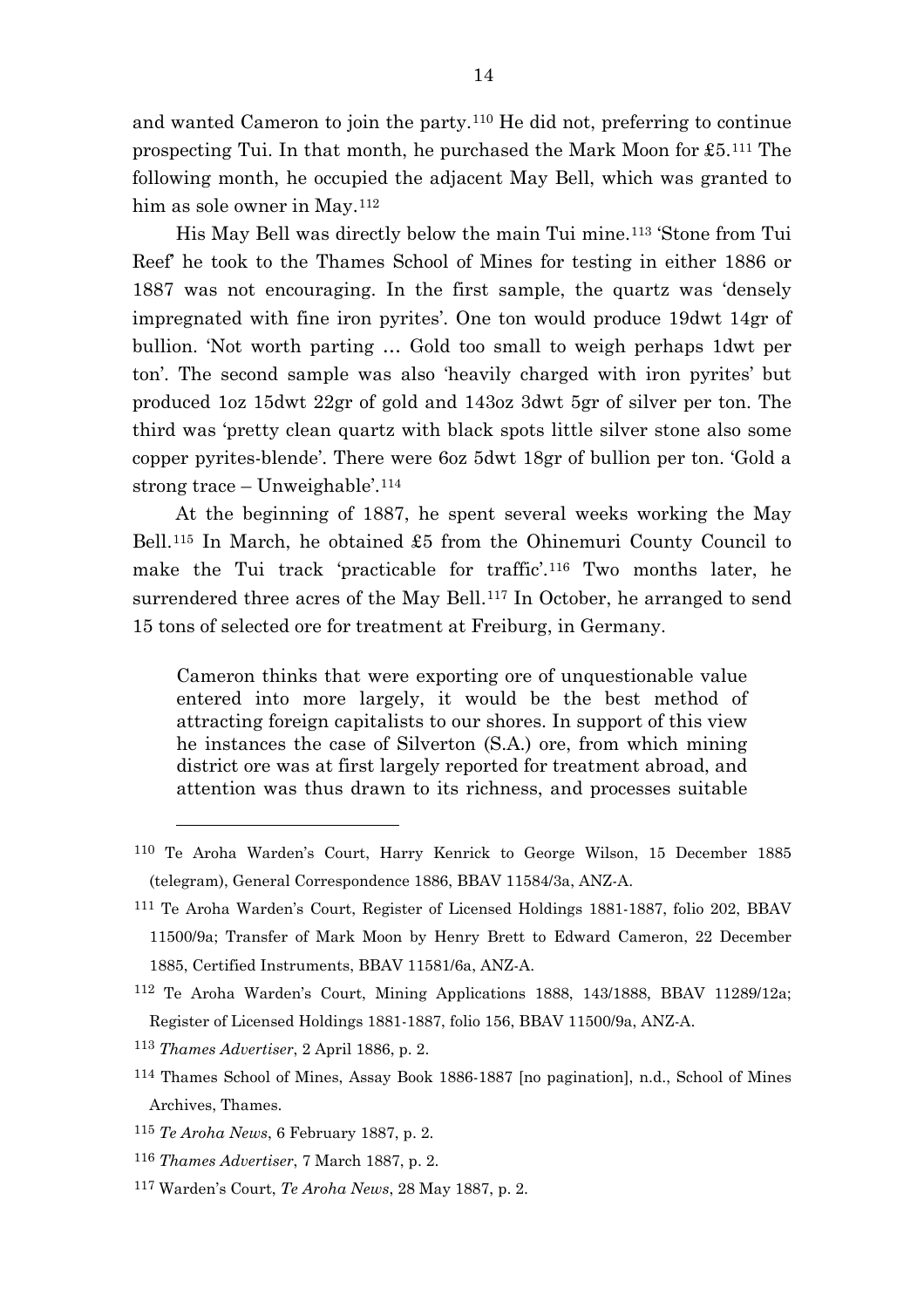to treat the ore were soon introduced into the colony. Cameron says that he has seen lying in the quartz paddock at the Kenilworth mine, Karangahake, 30 tons of ore, every ton of which he believes to be worth £30.[118](#page-15-0)

The following January, he was 'busily employed opening up his claims, the May Bell and Mark Moon, and has some first-class looking stone to grass'.[119](#page-15-1) In March, he applied for the May Bell Special Claim, of 40 acres, adjacent to his existing May Bell property, but reduced this to seven acres, comprising the May Bell and Mark Moon Licensed Holdings, which were granted in late July.[120](#page-15-2) When he applied for the special claim, the *Te Aroha News* described him 'as well known in mining circles as a most indefatigable and experienced prospector'. For the past two years he had been 'steadily engaged' in 'putting in a low level in the May Bell mine, prospecting, and other works; and deserves to reap a rich reward for the plucky manner in which he has persevered in the face of so many obstacles'. He had 'unbounded confidence' in the Tui district, and was to send five tons to Adelaide for treatment.<sup>[121](#page-15-3)</sup> Another parcel, also of five tons, was sent for testing in Germany.[122](#page-15-4)

Late in March, he accompanied the ore sent to the Australian Smelting and Refining Company in Adelaide, 'where gold and silver-bearing ores can now be treated as efficiently as in England or Germany'.[123](#page-15-5) Shortly afterwards, the mining inspector recorded that in the six-acre May Bell he had

extended the low-level drive to 110ft. The drive is through hard rock, and has cost about £1 15s per foot. There has not been a reef found, although it is the opinion of Mr Cameron that he would cut quartz before reaching the distance driven. A parcel of five tons of quartz, from surface-boulders, was sent to Freiburg for treatment, but the return is not yet to hand. Another lot of 4 1/2 tons has

<span id="page-15-0"></span><sup>118</sup> *Te Aroha News*, 22 October 1887, p. 2.

<span id="page-15-2"></span><span id="page-15-1"></span><sup>119</sup> *Te Aroha News*, 21 January 1888, p. 2.

<sup>120</sup> Te Aroha Warden's Court, Application for May Bell, 17 March 1888, Mining Applications 1888, BBAV 11289/12a, ANZ-A; *Te Aroha News*, 21 March 1888, p. 2.

<span id="page-15-3"></span><sup>121</sup> *Te Aroha News*, 21 March 1888, p. 2.

<span id="page-15-4"></span><sup>122</sup> *Waikato Times*, 27 March 1888, p. 2.

<span id="page-15-5"></span><sup>123</sup> *Te Aroha News*, 28 March 1888, p. 2.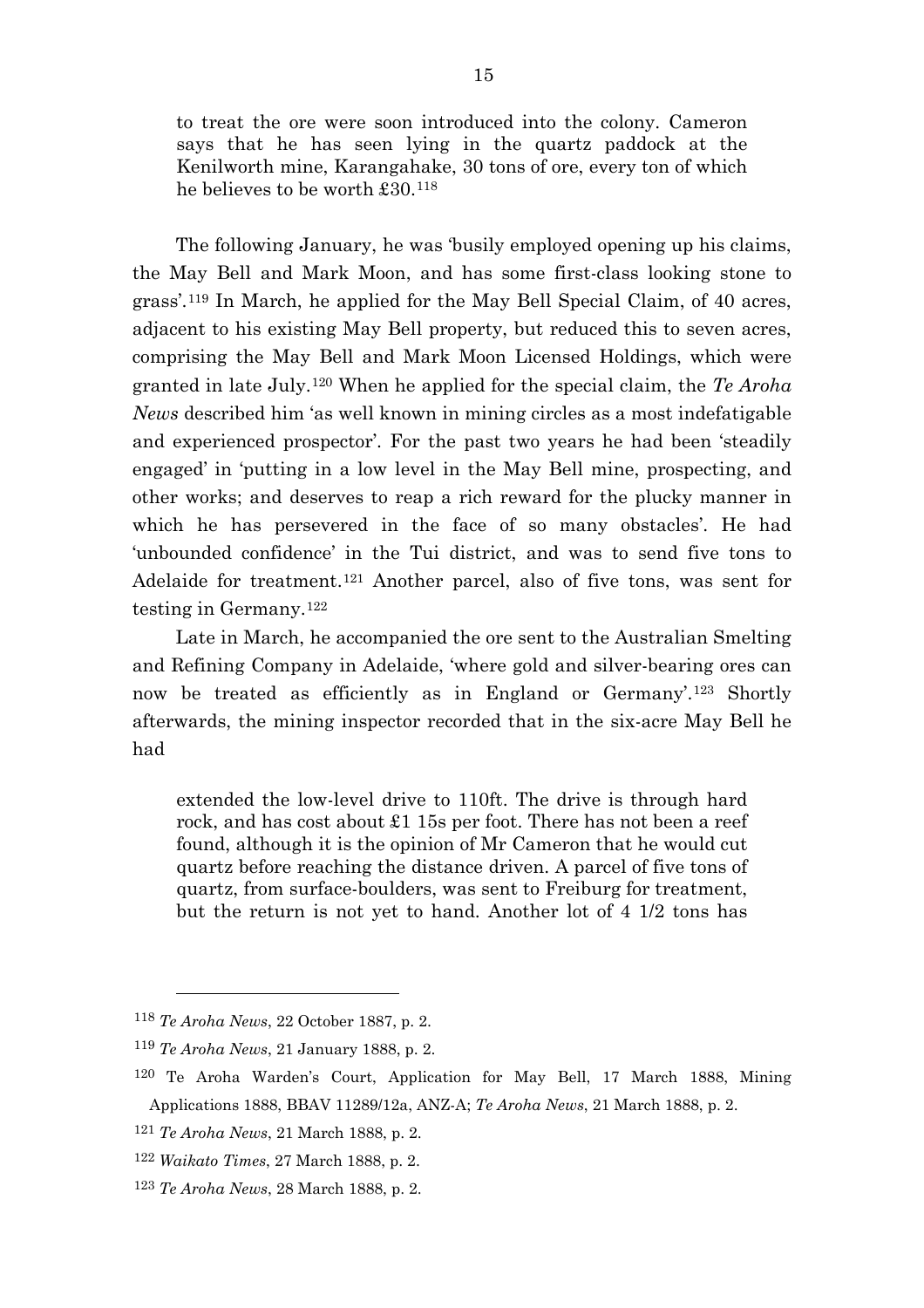been sent to the Adelaide Company's smelting works, at Adelaide, estimated to be worth from £20 to £30 per ton.<sup>[124](#page-16-0)</sup>

When Cameron returned, he did not reveal the success of the tests, implying that they were not encouraging. By then, and probably earlier, he lived at what was known as 'Cameron's Camp' or 'Cameron's whare', one and a half miles from the flat up the Tui track, which was surveyed as far as 'Cameron's point'.[125](#page-16-1) In February 1897, when mining revived in this district, 'a number of sections' were pegged out 'at, and around, Cameron's camp, which is about half way up the Tui track. These sections are being secured by miners for residence sites, and before long we may expect to see a thriving settlement on Cameron's Flat'.[126](#page-16-2) Being unmarried, Cameron was able to live so far from the township.

At the end of March 1888, he applied for the El Dorado, of 30 acres, but withdrew the application three months later.<sup>[127](#page-16-3)</sup> In June, he occupied the Monte Christo, which he had marked out for its Auckland owner, and four months later was permitted to prospect with just two men for four months.[128](#page-16-4) By December, under his management some large reefs had been found, and prospecting continued.[129](#page-16-5) In the following May, he was still prospecting it.[130](#page-16-6)

In July 1888, he successfully sought four months protection of the May Bell, as there was 'no method of getting the ore treated'.[131](#page-16-7) Five months later, he was granted another three months; 'no means yet to have any ore treated', for the Waiorongomai battery was 'not yet ready'.[132](#page-16-8) At the

- <span id="page-16-4"></span>128 Te Aroha Warden's Court, Application for Protection of Monte Christo, 22 October 1888, Mining Applications 1888, BBAV 11289/12a, ANZ-A; *Te Aroha News*, 1 May 1889, p. 2.
- <span id="page-16-5"></span><sup>129</sup> *Te Aroha News*, 15 December 1888, p. 2.
- <span id="page-16-6"></span><sup>130</sup> *Te Aroha News*, 1 May 1889, p. 2.

- <span id="page-16-7"></span>131 Te Aroha Warden's Court, Application for Protection of May Bell, 25 July 1888, BBAV 11289/12a; Register of Applications 1883-1900, 59/1888, BBAV 11505/1a, ANZ-A.
- <span id="page-16-8"></span>132 Te Aroha Warden's Court, Mining Applications 1888, 143/1888, BBAV 11289/12a; Register of Applications 1883-1900, 143/1888, ANZ-A.

<span id="page-16-0"></span><sup>124</sup> George Wilson to Under-Secretary, Mines Department, 4 April 1888, *AJHR*, 1888, C-6, p. 12.

<span id="page-16-1"></span><sup>125</sup> *Te Aroha News*, 19 May 1888, p. 7, 23 May 1888, p. 2, 11 July 1888, p. 2.

<span id="page-16-2"></span><sup>126</sup> *Ohinemuri Gazette*, 17 February 1897, p. 2.

<span id="page-16-3"></span><sup>127</sup> Te Aroha Warden's Court, Application for El Dorado, 29 March 1888, Mining Applications 1888, BBAV 11289/12a, ANZ-A.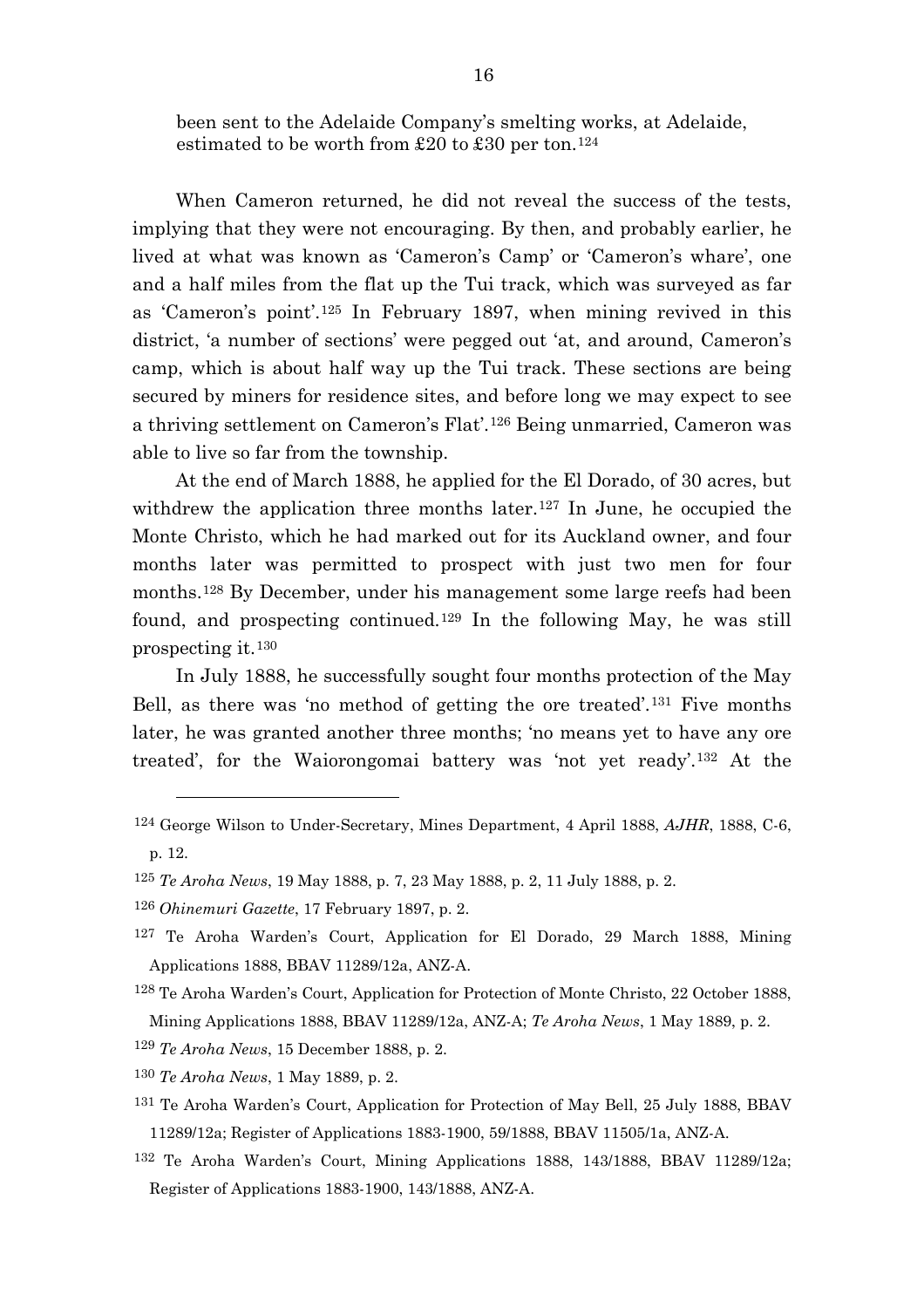beginning of October 1889, 'for want of funds' he again sought four months protection, 'If the Te Aroha Co knock of it is no use of any working If mining matter look better in the new year I may then start again<sup>'[133](#page-17-0)</sup> In announcing that he had 'decided to take a trip to the Australian goldfields', the *Te Aroha News* described him as 'a most indefatigable, experienced and spirited prospector and mine manager'.

For the past two or three years he has been working for himself, in connection with his claim at the Tui adjoining the Champion Lode, and known as the May Bell. Upon this claim Mr Cameron has laid out a large sum of money, but he has now applied for protection for a time, and none on the field better deserve that such should be granted. Without flattering we can say Mr Cameron is known as a man whose expressed opinion on any mining matters could be thoroughly relied on as truthful and honest. We wish him bon voyage.<sup>[134](#page-17-1)</sup>

Six days later, he sold it to the Champion Company for £75.[135](#page-17-2)

In 1890, Cameron received a certificate of competence as a mine manager and two years later a mine manager's first-class service certificate.[136](#page-17-3) No further involvement with the Tui district was recorded until May 1896, when he applied for the Mayflower.[137](#page-17-4) In November, he described it as 'abandoned ground. It is of very difficult complex ores. I cannot say how we will work it. I have been working on it 6 or 7 years. I have sent samples away to various places. We will have to put in low levels

<span id="page-17-0"></span><sup>133</sup> Te Aroha Warden's Court, Application for Protection for May Bell, 3 October 1889, Mining Applications 1889, BBAV 11289/12a; Register of Applications 1883-1900, 74/1889, BBAV 11505/1a, ANZ-A.

<span id="page-17-1"></span><sup>134</sup> *Te Aroha News*, 12 October 1889, p. 2.

<span id="page-17-2"></span><sup>135</sup> Te Aroha Warden's Court, Edward Cameron to Champion Gold and Silver Mines, 18 October 1889, Certified Instruments 1889, BBAV 11581/10a, ANZ-A; Warden's Court, *Te Aroha News*, 30 October 1889, p. 2.

<span id="page-17-3"></span><sup>136</sup> *AJHR*, 1890, C-3, p. 133; *New Zealand Gazette*, 11 February 1892, p. 298; *New Zealand Mines Record*, 16 August 1904, p. 44.

<span id="page-17-4"></span><sup>137</sup> Te Aroha Warden's Court, Mining Applications 1896, 16/1896, BBAV 11289/14a, *AJHR*, 1897, C-3, p. 98.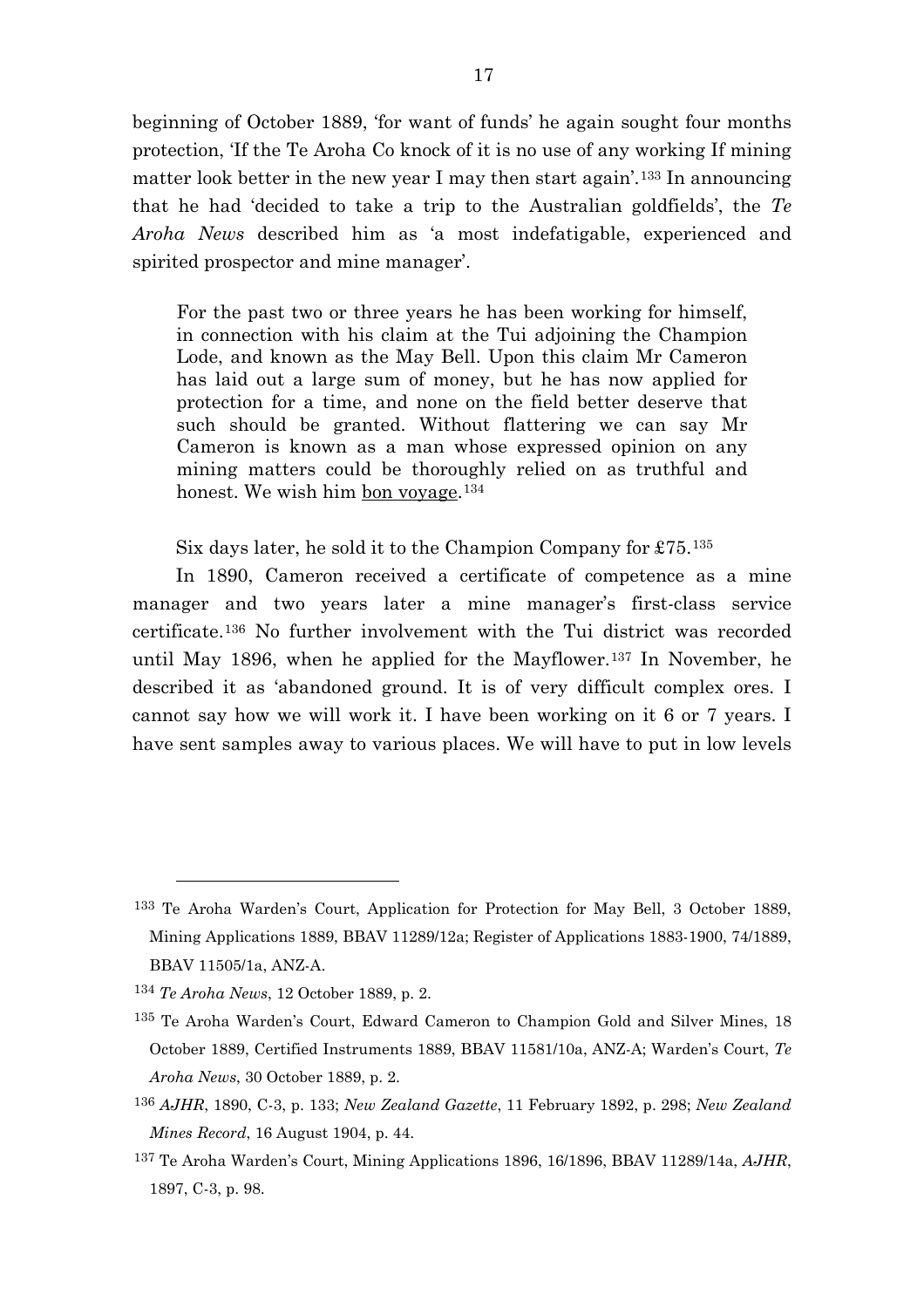to test further down'.[138](#page-18-0) After seeking permission in March 1897 to could work it with only one man, he surrendered it in the following January.<sup>[139](#page-18-1)</sup>

The problem of how to treat the ore was of great concern, and when Joseph Campbell lectured in Te Aroha in July about his proposed solution,<sup>[140](#page-18-2)</sup> Cameron seconded the vote of thanks.<sup>[141](#page-18-3)</sup> His only other claim was the Champion No. 4, of 15 acres, which, immediately it was granted, in October 1896, was sold to Tui Gold Mines Ltd for an undisclosed sum.[142](#page-18-4)

## FINANCES

Cameron's profitable share transactions have been noted. He also speculated in a small way in business sites. In March 1882, he was granted a site in Te Aroha, and in July another there and one in Waiorongomai.[143](#page-18-5) The latter was sold in the following year.<sup>[144](#page-18-6)</sup> The second Te Aroha site was forfeited after three years.<sup>[145](#page-18-7)</sup> The first one was sold in 1884 for  $£20$ , repurchased in 1886 from the same purchaser for the same price, and sold

<span id="page-18-0"></span><sup>138</sup> Declaration of Edward Cameron, 12 November 1896, Mines Department, MD 1, 96/2456, ANZ-A.

<span id="page-18-1"></span><sup>139</sup> Te Aroha Warden's Court, Register of Applications 1883-1888, 43, 155/1897, BBAV 11505/1a; Letterbook 1883-1900, p. 461, BBAV 11534/1a, ANZ-A.

<span id="page-18-2"></span><sup>140</sup> See paper on Joseph Campbell and his thermo-hyperphoric process.

<span id="page-18-3"></span><sup>141</sup> *Ohinemuri Gazette*, 4 July 1896, p. 5.

<span id="page-18-4"></span><sup>142</sup> Te Aroha Warden's Court, Letterbook 1883-1900, p. 349, BBAV 11534/1a; Mining Applications 1896, 15/1896, BBAV 11289/14a, ANZ-A; Jackson and Russell to Edward Cameron, 19 October 1896, Letterbook no. 64, p. 794, Jackson and Russell Papers, MS 360, Library of the Auckland Institute and War Memorial Museum.

<span id="page-18-5"></span><sup>143</sup> Te Aroha Warden's Court, Register of Applications 1880-1882, folios 97-98, 195, BBAV 11505/3a, ANZ-A.

<span id="page-18-6"></span><sup>144</sup> Te Aroha Warden's Court, Rent Ledger 1881-1900, folio 191, BBAV 11501/1a, ANZ-A.

<span id="page-18-7"></span><sup>145</sup> Te Aroha Warden's Court, Rent Ledger 1881-1900, folio 194, BBAV 11501/1a, ANZ-A.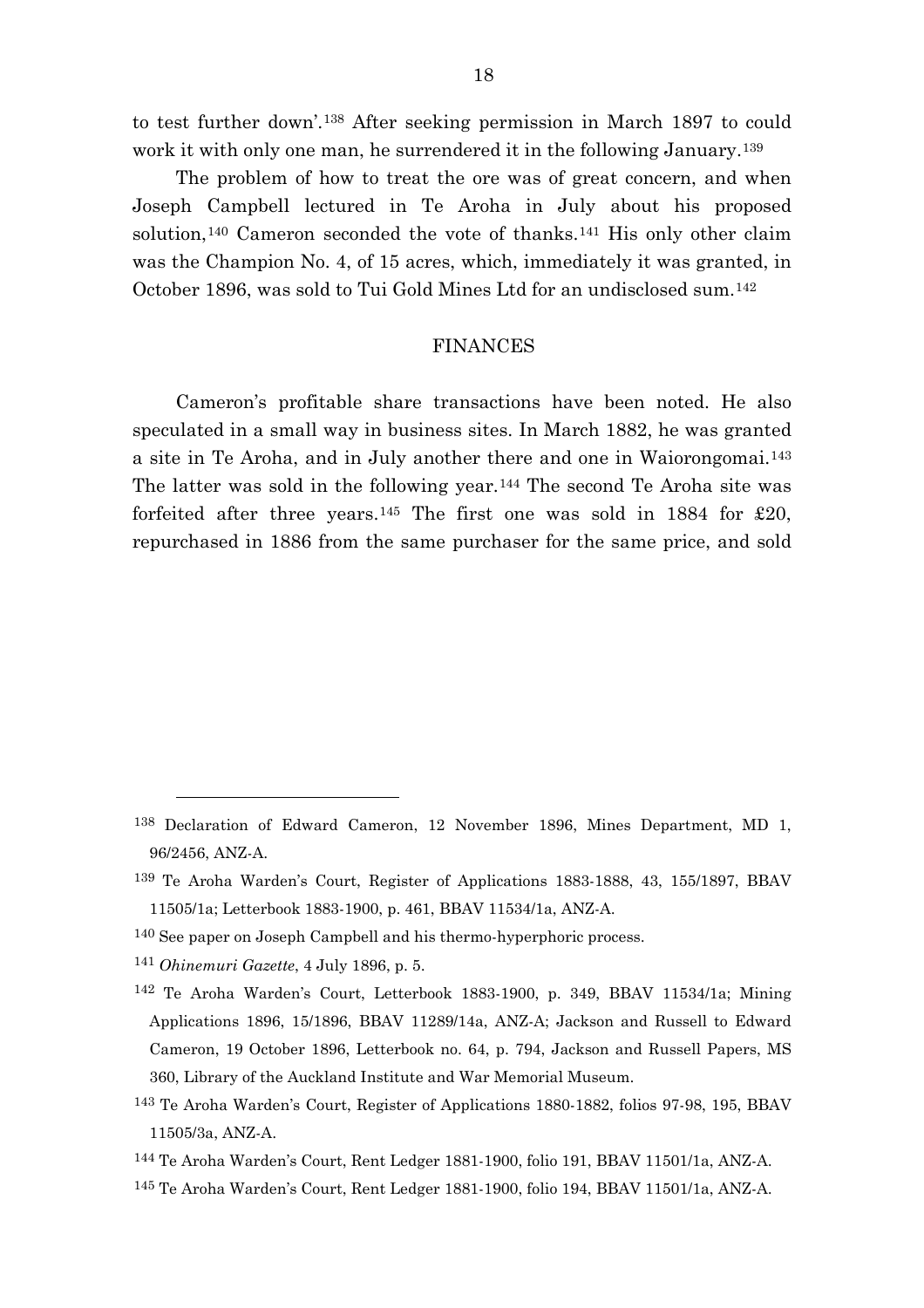again in 1889 for £45.[146](#page-19-0) He purchased another site at Te Aroha in 1889 for £25.[147](#page-19-1)

Although his income is not known, and surviving bank records indicate that he had only a small credit balance in his account in the mid to late 1890s,[148](#page-19-2) in 1883 he had sufficient funds to lend money to a man who proved unable to repay him.[149](#page-19-3) In 1893, he was a surety for a potential lessee of the Waiorongomai tramway.[150](#page-19-4)

## INVOLVEMENT IN THE COMMUNITY

Cameron was elected to the committee of the miners' accident relief fund, formed in Waiorongomai in 1883.[151](#page-19-5) His only other formal role in the community was as a member of the committee that formed a public library in 1883; he was elected to its committee in the following year.[152](#page-19-6)

#### ILLNESS AND DEATH

Cameron died in May 1899. 'For a long time past' he had 'been in anything but good health', and about a week before his death 'decided to enter the Hamilton Hospital, so as to receive every attention procurable'.[153](#page-19-7) Aged 68, he had died of lung cancer, which had caused severe difficulty in

<span id="page-19-3"></span>149 Te Aroha Magistrate's Court, Civil Record Book 1881-1884, 95/1883, BCDG 11221/1a; Home Warrant Book 1883-1928, 9/1883, BBAV 11498/1a, ANZ-A.

<span id="page-19-6"></span><sup>152</sup> *Te Aroha News*, 21 July 1883, p. 2, 2 February 1884, p. 2.

 $\overline{a}$ 

<span id="page-19-7"></span><sup>153</sup> *Thames Star*, 15 May 1899, p. 2; *Ohinemuri Gazette*, 17 May 1899, p. 2.

<span id="page-19-0"></span><sup>146</sup> Te Aroha Warden's Court, Rent Ledger 1881-1900, folio 418, BBAV 11505/1a; Edward Cameron to J.A. Dobson, 20 September 1884, Certified Instruments 1884, BBAV 11581/5a; J.A. Dobson to Edward Cameron, 30 January 1886, Certified Instruments 1886, BBAV 11581/7a; Edward Cameron to W.J. Hyde, 7 October 1889, Certified Instruments 1889, BBAV 11581/10a, ANZ-A.

<span id="page-19-1"></span><sup>147</sup> Te Aroha Warden's Court, T.P. Judkins to Edward Cameron, 11 February 1889, Certified Instruments 1889, BBAV 11581/10a, ANZ-A.

<span id="page-19-2"></span><sup>148</sup> Bank of New Zealand, Ohinemuri Branch, Half Yearly Balances, Statement of Accounts as at 30 September 1895, 31 March 1936; Half Yearly Accounts as at 30 September 1898, Accounts Closed, Bank of New Zealand Archives, Wellington.

<span id="page-19-4"></span><sup>150</sup> Piako County Council, Minutes of Meeting of 31 January 1893, Matamata-Piako District Council Archives, Wellington.

<span id="page-19-5"></span><sup>151</sup> *Te Aroha News*, 23 June 1883, p. 2, 16 February 1884, p. 2.